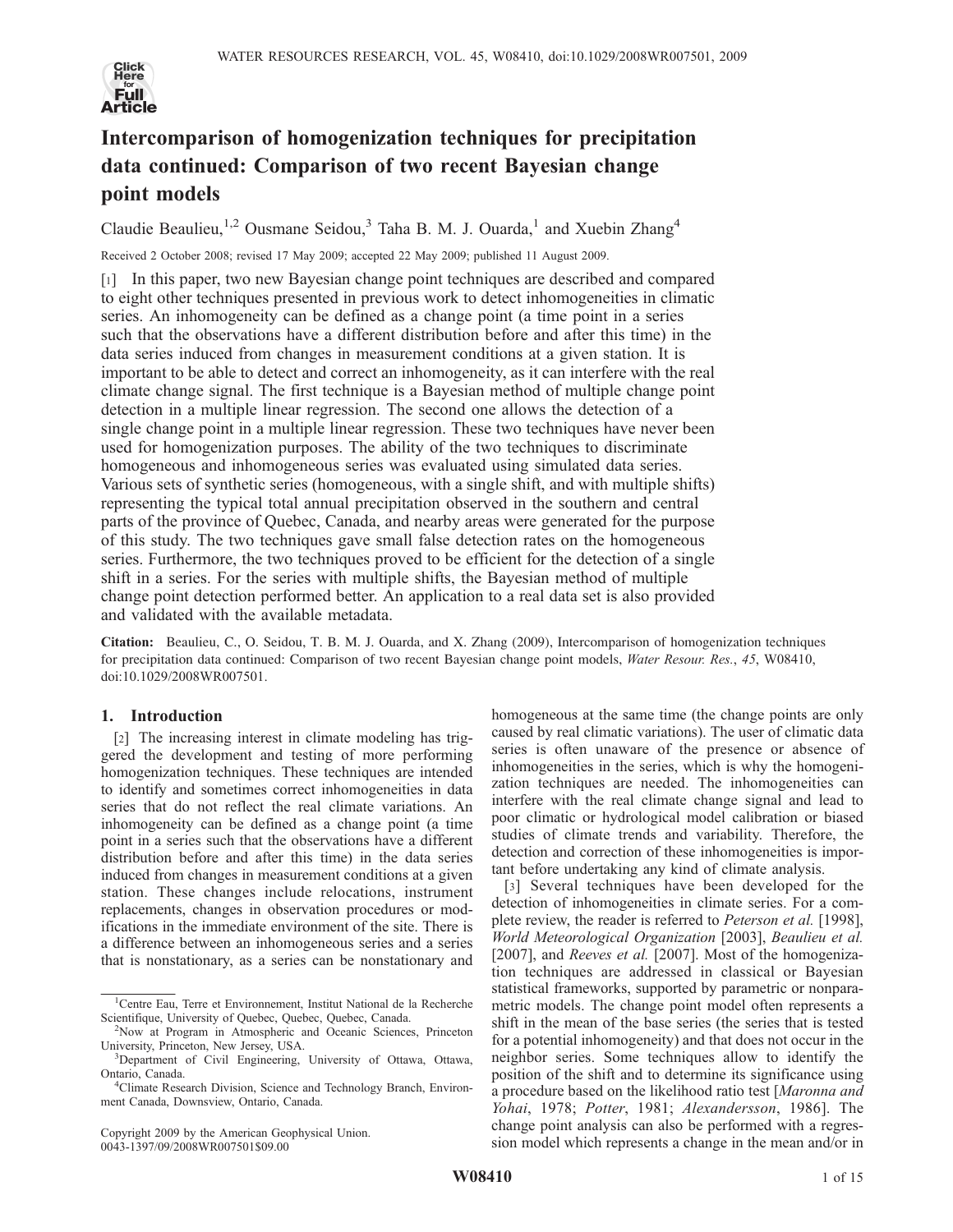the trend of the series [Easterling and Peterson, 1995; Vincent, 1998; Lund and Reeves, 2002; Wang, 2003]. The neighbor series are used to identify shifts in the base series that are not reproduced in the immediate neighborhood. These shifts are assumed to be artificially caused and not representative of the regional climatic signal. Hence, the neighbor series are climatically similar to the base series and must be homogeneous. Otherwise, an inhomogeneity in a neighbor series could be allocated to the base series. However, there are a few techniques developed for isolated stations that do not rely on neighbor series. For more details on these techniques, the reader is referred to Peterson et al. [1998].

[4] Most homogenization techniques were developed for data series which contain at most one change point. In general, for the detection of multiple changes, a segmentation procedure is applied. The drawback with the segmentation approach is that the same test applied several times on the same observations can increase the risk of false detection. Furthermore, the size of the segments is reduced during the analysis, each time diminishing the detection power of the method. To avoid these inconveniences, a few techniques were developed to detect multiple shifts in several series [Szentimrey, 1999; Caussinus and Mestre, 2004]. The series are mutually compared to each other by switching the role (neighbor or base) of the series at each step of the procedure. The technique proposed by Szentimrey [1999] allows the inference on the number of shifts by minimizing the variance of the difference series. The technique of Caussinus and Mestre [2004] allows the determination of the number of change points with a criterion developed by Caussinus and Lyazrhi [1997]. These techniques are suitable for cases with several neighbor series, but they are less efficient with few series (less than six) [Slonosky et al., 1999].

[5] Several change point detection techniques have been presented in the literature. For a complete review of the different approaches, the reader is referred to *Chen and* Gupta [2001]. Bayesian linear regression models were addressed among others by Bacon and Watts [1971], Smith and Cook [1980], Holbert [1982], Solow [1988], and Rasmussen [2001]. Seidou et al. [2007] presented a technique which has a general formulation and that allows testing the hypothesis of no change. In the case of multiple shifts, Bayesian techniques that infer the positions of the changes when the number of shifts is known were proposed by Stephens [1994]. Barry and Hartigan [1992, 1993] developed a technique to detect multiple change points with a product partition models – based algorithm. Green [1995] proposed the use of reversible jump Markov chain Monte Carlo (MCMC) methods for multiple change point analysis. Chib [1998] and Lavielle and Lebarbier [2001] used a new formulation for the change point problem and proposed to solve it with MCMC methods. Seidou and Ouarda [2007] applied the algorithm on the basis of recursions proposed by Fearnhead [2006], to detect an unknown number of shifts in a multiple linear regression model. Change point linear regression models can be used to detect inhomogeneities in climatic series by setting the base series as the dependent variable and the neighbor series as the independent variables.

[6] Few Bayesian change point techniques have been specifically applied to homogenization problems. The technique proposed by Lee and Heghinian [1977] and extended by Perreault et al. [1999, 2000] was applied in comparison studies to detect inhomogeneities in synthetic temperature series. This technique performed well to detect a single shift, but tends to combine the sequential shifts in the presence of multiple inhomogeneities [Ducré-Robitaille et al., 2003; DeGaetano, 2006]. Beaulieu et al. [2008] applied the Bayesian technique proposed by Rasmussen [2001] to identify inhomogeneities in synthetic precipitation series. This technique performed well to detect a single or multiple shifts, but lead to a very high percentage of false detections when the series are homogeneous. Bayesian techniques that were compared in simulation studies, such as *Ducré*-Robitaille et al. [2003], DeGaetano [2006], and Beaulieu et al. [2008], did not lead to better results than popular techniques such as the standard normal homogeneity test [Alexandersson, 1986] or the bivariate test [Potter, 1981].

[7] The objectives of this work are to introduce two new Bayesian techniques [Seidou and Ouarda, 2007; Seidou et al., 2007] for the homogenization of climate series and to verify their capacity to discriminate homogeneous and inhomogeneous (with a shift in the mean) series having the statistical characteristics of precipitation data series observed in the southern and central parts of the province of Quebec and nearby areas, Canada. These two techniques were applied to various types of synthetic precipitation series: a set of homogeneous series, a set of series with a single shift and a set of series with multiple shifts, to evaluate their performances. For each type of synthetic series (homogeneous, one change point, two change points or three change points), the performances of these two new Bayesian techniques were compared to those of the best of eight techniques reviewed by Beaulieu et al. [2008]. These two methods were not included in the comprehensive intercomparison study of Beaulieu et al. [2008] because they were under development at the time the study was carried out. However, they were shown to be applicable to several practical problems that previously available methods could not handle. An application to real world data series is also presented.

[8] The paper is organized as follows: section 2 gives a detailed description of the two techniques. The methodology is described in section 3. The results of the simulation study are presented in section 4. In section 5, an application to series of total annual precipitation is presented. Finally, the discussion and conclusions are presented in section 6.

# 2. Theoretical Background

[9] In this paper, the Bayesian approach to change point detection is considered. Bayesian methods have a different approach from classical techniques. Through a prior distribution, they allow the integration of some knowledge (informative prior distribution) or lack of information (noninformative prior distribution) about the phenomenon being studied. Then, the information provided by the prior distribution and the information provided by the observations are combined into a posterior distribution, which is used to make inference about the parameters. Some advantages of using Bayesian analysis over classical analysis is that it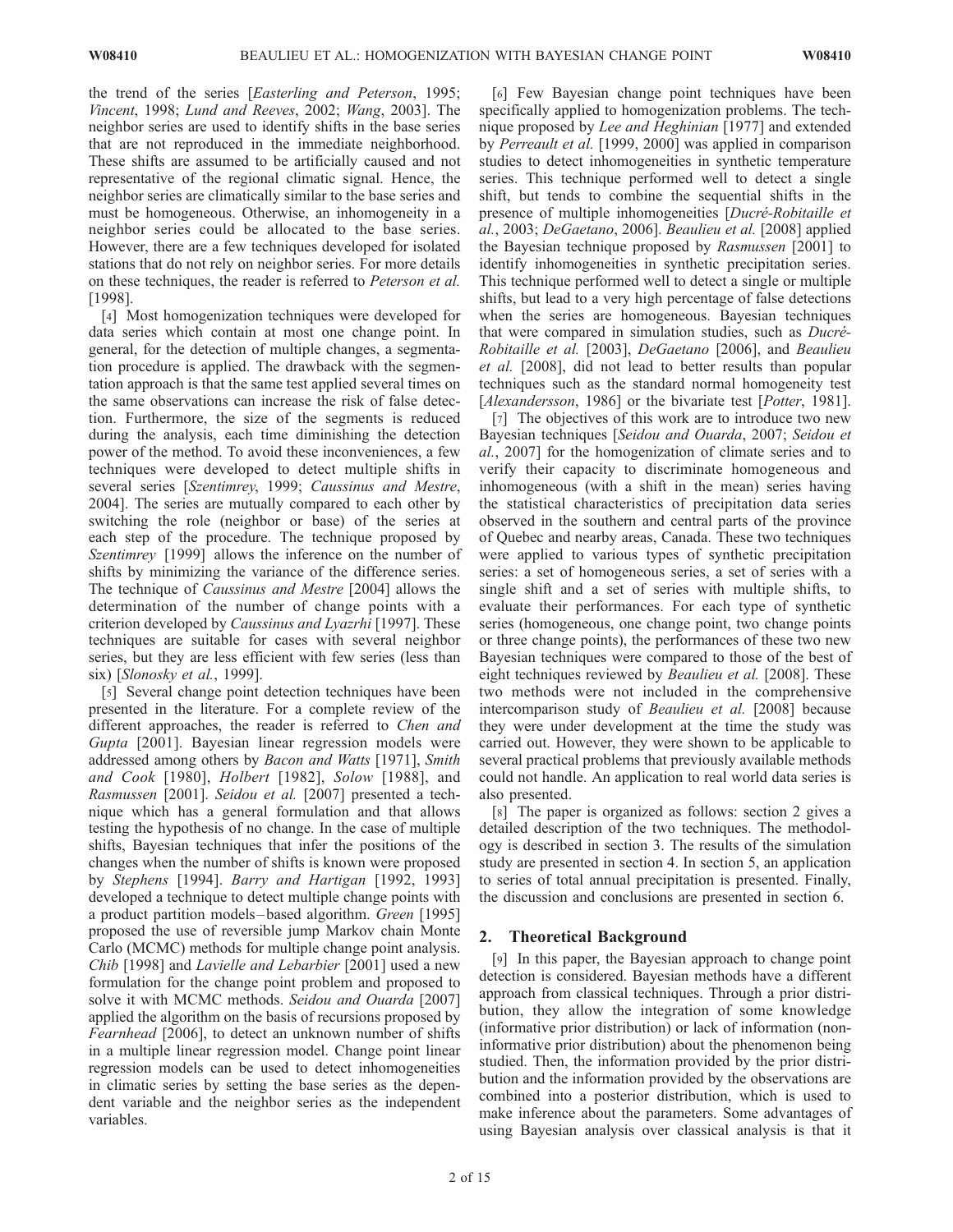allows a formal use of nonexperimental sources of information and it provides the full posterior probability distribution for the parameter of interest [Berger, 1985]. For example, Bayesian change point methods provide the full posterior probability distribution of the position of the shifts, which can be multimodal or skewed. After specifying a loss function, an estimate of the shift's position can be obtained. This provides more information than an estimate of the shift's position and its significance level, which is obtained with the classical change point techniques.

[10] In this section, the two techniques are presented. The first technique proposed in the present work is a Bayesian linear regression model designed to detect multiple change points [Seidou and Ouarda, 2007]. Its main feature is that it allows the detection of an unknown number of shifts. The second technique proposed in the present work is a Bayesian linear regression model which allows for the detection of a single change [Seidou et al., 2007]. It improves the model presented by Rasmussen [2001], which assumes the presence of a change point and infers its position, by extending it to the case for which a change point does not occur with certainty. The two techniques are briefly described in sections 2.1 and 2.2. For more details, the reader is referred to Seidou and Ouarda [2007] and Seidou et al. [2007].

## 2.1. Bayesian Multiple Change Point Detection in Multiple Linear Regression (BAMS)

[11] This technique is an adaptation of *Fearnhead* [2006] which presents a general procedure to detect the number and positions of the change points in a data series with a nonparametric approach. The procedure was adapted by Seidou and Ouarda [2007] to multiple linear regression. The response variable is noted by  $y_i(j = 1, \ldots, n)$ , or  $y_{nx1}$  in vectorial form, while  $x_{ij}$  ( $i = 1, \ldots, d^*$ ;  $j = 1, \ldots, n$ ) represents the *j*th observation of the *i*th explanatory variable  $(X_{d^*x^n})$ in matricial form). There are *n* observations and  $d^*$  explanatory variables. For homogenization problems, the response variable is the base series, while the neighbor series are the explanatory variables. The relationship between the base series and the neighbor series can be represented by

$$
y_j = \sum_{i=1}^{d^*} \theta_i x_{ij} + \varepsilon_j, \quad j = 1, \dots, n. \tag{1}
$$

The response variable is normally distributed with the mean  $\sum$  $\sum d_i x_{ij}$  and variance  $\sigma^2$ . Given the parameter vector  $\Phi = [\theta_1, \theta_2]$  $\hat{\theta}_2^{i=1}$ ,  $\theta_{d^*}, \sigma$ , the density of the response variable is

$$
f(y_i|\mathbf{\Phi}) = (2\pi\sigma^2)^{-1/2} \exp\left(-\frac{\left(y_i - \sum_{j=1}^{d^*} \theta_j x_{ij}\right)^2}{2\sigma^2}\right).
$$
 (2)

Let *m* be the number of change points and  $\tau_0 = 0, \tau_1, \ldots, \tau_m$ ,  $\tau_{m+1}$  = *n* the positions of the change points. The prior probability distribution for the position of the change is uniform, given the preceding change point:

$$
\pi(\tau_{i+1}|\tau_i) = \frac{1-p}{n-\tau_i},\tag{3}
$$

where  $p$  represents the prior probability for no change. Uniform priors are assumed for  $\theta$ . Therefore, the prior distribution of  $\Phi$  depends only on  $\sigma$  ( $\pi(\Phi) = \pi(\theta_1, \ldots, \theta_n)$  $\theta_{d^*}, \sigma \propto \pi(\sigma)$ ). It is assumed that the prior distribution of  $\Phi$ has this particular form:

$$
\pi(\Phi) = \pi(\sigma) = p(\sigma|a, c) = \frac{\sigma^{-a} \exp\left(-\frac{c}{2\sigma^2}\right)}{2^{\frac{a-3}{2}}c^{-\frac{a-1}{2}}\Gamma\left(\frac{a-1}{2}\right)}, a > 1, c > 0, (4)
$$

where *a* and *c* are the hyperparameters and  $\Gamma$  represents the Gamma function. The positions of the change points are inferred on the basis of the coherence  $P(t, s)$  of all segments [t, s], where  $P(t, s)$ ,  $s \geq t$  is the probability that t and s (representing the lower and upper limits of a given segment) are in the same segment and where  $t$  varies from 1 to  $n$  and  $s$ varies from t to n. The posterior probability that t and s ( $s \geq$ t) are in the same segment is given by

$$
P(t,s) = 2^{\frac{d^*}{2}} \pi^{\frac{d^* - t + s - 1}{2}} \frac{\left(\varepsilon_{s,t}^T \varepsilon_{s,t} + c\right)^{-\frac{(t-s+d)}{2}} \Gamma\left(\frac{t-s+a}{2}\right)}{c^{-\frac{(a-1)}{2}} \left|\mathbf{X}_{s,t}^T \mathbf{X}_{s,t}\right|^{1/2}} \frac{\Gamma\left(\frac{d-1}{2}\right)}{\Gamma\left(\frac{a-1}{2}\right)},\tag{5}
$$

where  $\varepsilon_{t:s}$  is a part of the vector of random errors between t and s and  $X_{t:s}$  represents the rows between t and s of the explanatory variables. The superscript  $T$  indicates the transpose.

[12] The hyperparameter  $a$  was chosen after a sensitivity analysis. The level of information in the prior can be controlled by changing the value of a. It was noticed, after a few trials, that with the noninformative prior  $a = 1 + \varepsilon$ , this technique performed well on homogeneous series with a weak percentage of false detection. When an informative prior ( $a \geq 3$ ) was used, the technique had a high percentage of false detection on the homogeneous series and a high percentage of detection on series with real shifts. For the present study, a different approach was used. It consists in applying the technique with a noninformative prior  $(a = 1.1)$ to determine if the series is homogeneous or not. If the series is considered inhomogeneous, the technique is reapplied with informative priors  $(a = 5)$  to detect the position and magnitude of the shifts. The parameter  $c$ , representing the dimension of the variance, was set to the variance obtained by least square estimates of the linear regression equations,  $(c = \varepsilon_{1:n}^T \varepsilon_{1:n} = \mathbf{y}_{1:n}^T \mathbf{y}_{1:n} - \mathbf{X}_{1:n} \mathbf{X}_{1:n}^T (\mathbf{X}_{1:n}^T \mathbf{X}_{1:n})^{-1} \mathbf{y}_{1:n}^T \mathbf{y}_{1:n}).$ More details concerning the development of BAMS and the inference of the number and position of the change points are presented in Appendix A.

## 2.2. Bayesian Change Point in Multiple Linear Regression (BARE)

[13] This technique is presented by Seidou et al. [2007]. The model was designed to infer the position of a single change point in the parameters of a multiple linear regres-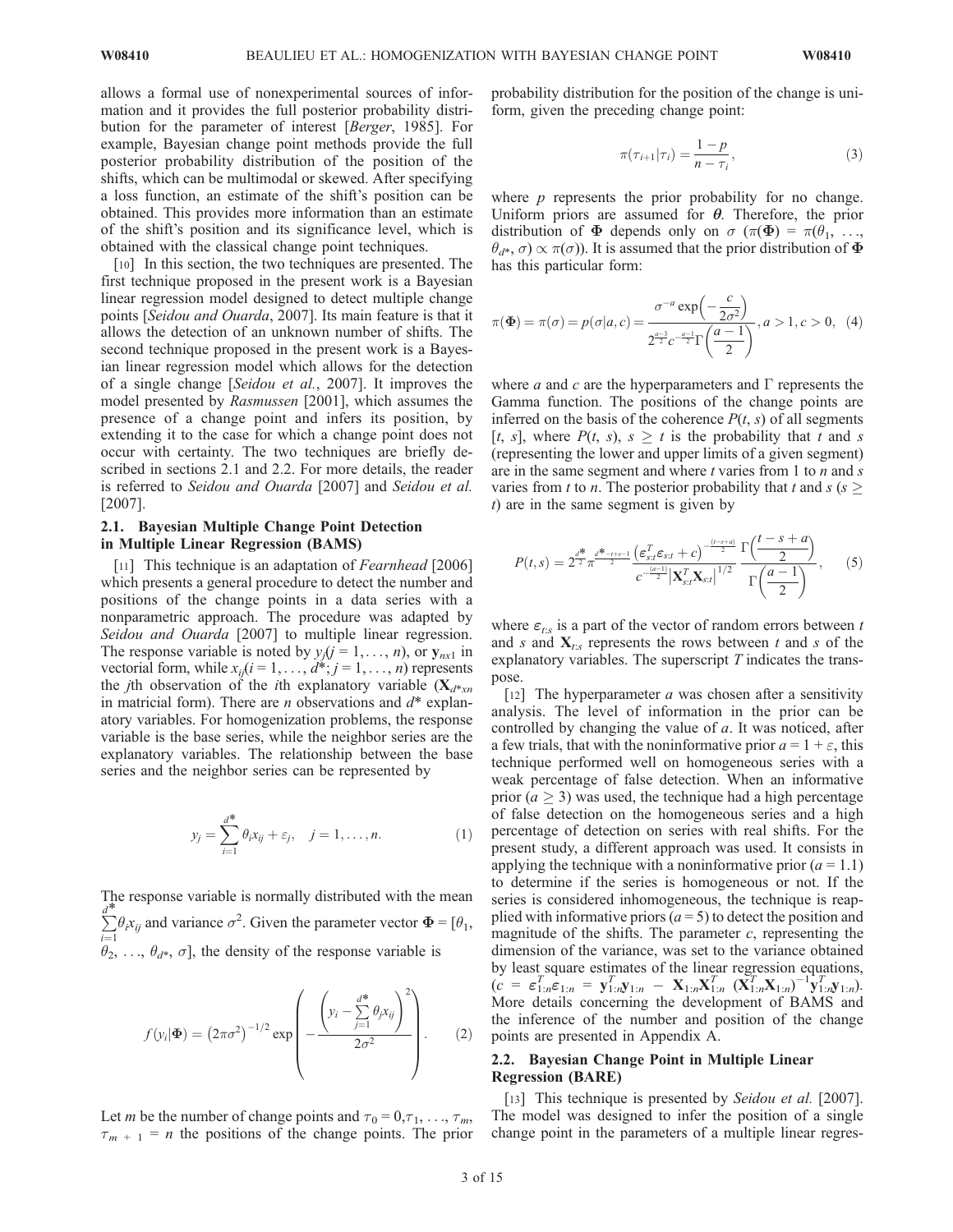

Figure 1. Locations of the stations used to generate the synthetic series.

sion equation. The model can be represented in matrix form by

$$
\mathbf{y}_t = \mathbf{X}_t \boldsymbol{\theta}_t^{(p)} + \boldsymbol{\upsilon}_t,\tag{6}
$$

where  $y_t$  represents the response vector  $(r \times 1)$ ,  $X_t$  is the matrix of explanatory variables matrix  $(r \times d^*)$  of the neighbor series,  $v_t$  represents the vector of residuals that are independent and identically normally distributed (N[0,  $\sum_{\mathbf{v}}$ ]) and  $\theta_t^{(p)}$  is the parameter vector, where

$$
\theta_t^{(p)} = \begin{cases} \beta_1^*, & 1 \le t < p, \\ \beta_2^*, & p \le t \le n, \end{cases}
$$
 (7)

under the following constraints:

$$
\boldsymbol{\beta}_1^* = (\boldsymbol{\beta}_1, \boldsymbol{\beta}_0)^T
$$
 and  $\boldsymbol{\beta}_2^* = (\boldsymbol{\beta}_2, \boldsymbol{\beta}_0)^T$ . (8)

The dimensions of the vectors  $\theta_t^{(p)}$ ,  $\beta_1^*,$   $\beta_2^*,$   $\beta_0$ ,  $\beta_1$ ,  $\beta_2$ are  $(d^* \times 1)$ ,  $(d^* \times 1)$ ,  $(d^* \times 1)$ ,  $(d_0^* \times 1)$ ,  $(d_1^* \times 1)$  and  $(d_1^* \times 1)$ , respectively. The constraints imply that  $d^* =$  $d_0^* + d_1^*$ . The model infers a change in the vector  $\theta_t^{(p)}$  at the position p. The vector of parameters  $\beta_0$  is assumed constant before and after the change point. The vectors  $\beta_1$  and  $\beta_2$ contain the values of the remaining parameters before and after the change point. Finally, the vectors  $\beta_1^*$  and  $\beta_2^*$ represent the regression parameters before and after the change. Hence, the model represents a change point in the vector  $\theta_t^{(p)}$ , from the subvector  $\beta_1$  to the subvector  $\beta_2$ . The subvector  $\beta_0$  remains part of  $\theta_t^{(p)}$ . When this model is

applied to detect inhomogeneities in a climate series, the base series is represented by  $y_t$ , and  $X_t$  is the matrix of the neighbor series.

[14] *Seidou et al.* [2007] considered noninformative prior distributions for the regression parameters and the variance. The prior for the change point position is a uniform distribution. The posterior distributions were obtained by Gibbs sampling [Gelfand and Smith, 1990]. The method was developed to detect at most one change point, but it can be applied for multiple change points using a segmentation approach. As the Gibbs sampling is used, the model can take into account missing observations.

## 3. Simulation Study

#### 3.1. Synthetic Series

[15] The two techniques were applied to synthetic series of precipitation that were generated for previous comparative studies of several homogenization techniques. The statistical properties reproduced in these series are (1) a mean total annual precipitation of 1089 mm, (2) a standard deviation of 142 mm and (3) a lag one autocorrelation of 0.02. These values are the average characteristics of a set of selected stations located in central Quebec and surroundings having long time series with few missing data (Figure 1). For each base series, three correlated neighbor series are generated to reproduce a spatial cross correlation of 0.55. This value is the mean spatial cross correlation in the set of selected stations that are located at a distance less than 300 km. Different data sets are used here: homogeneous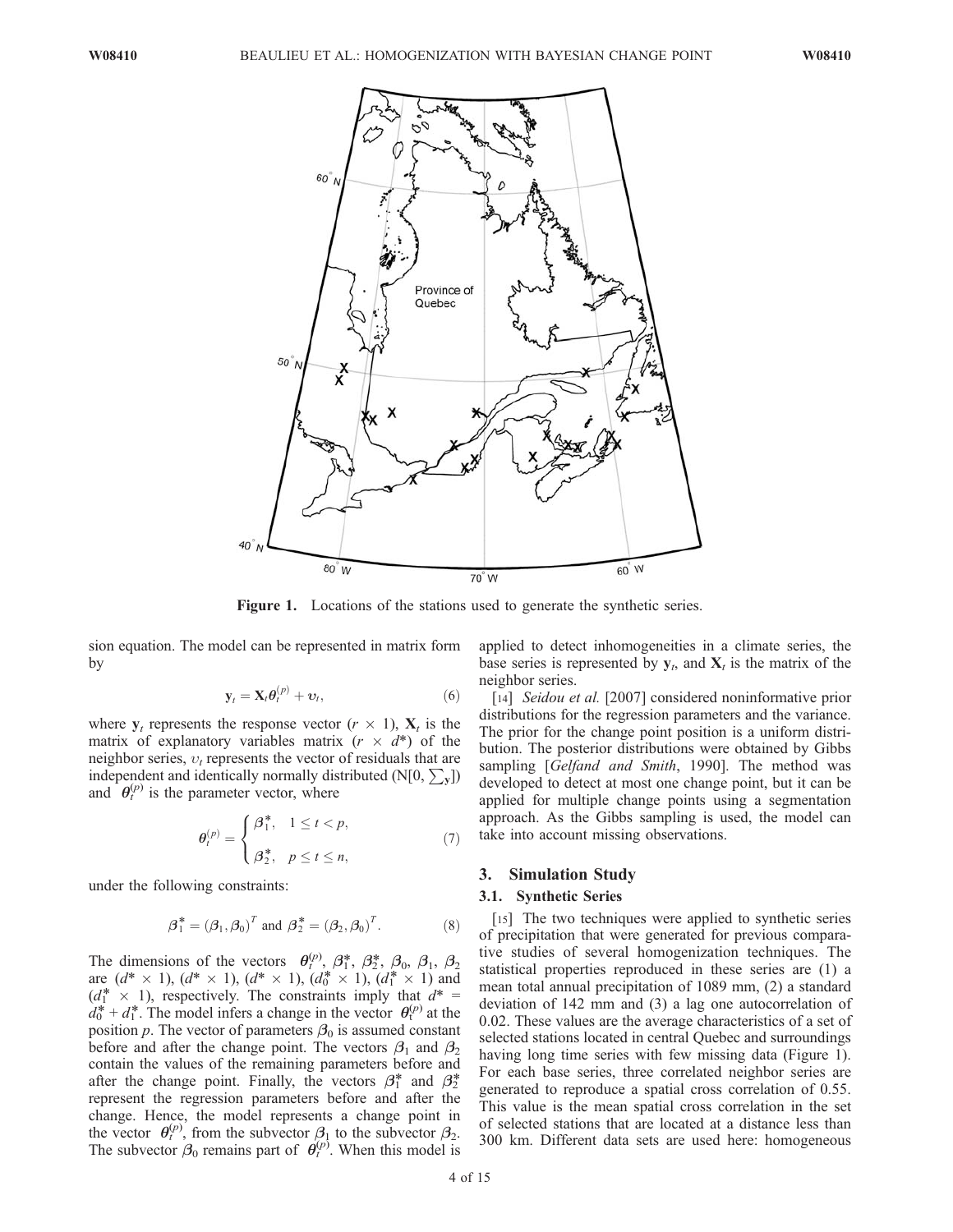

Figure 2. Example of synthetic series with two shifts (the dashed line represents the mean of each segment).

series and series with a single or multiple shifts in the mean. New synthetic series were also generated for the purpose of this work to verify the performance of the two techniques in the presence of autocorrelation: homogeneous series with a lag one autocorrelation of 0.2 and 0.4 (according to the set of selected stations, an autocorrelation higher than 0.4 for total annual precipitation data is unlikely to be observed). A total number of 15,000 homogeneous series, 25,000 series with a single shift, 15,000 series with two shifts and 15,000 series with three shifts was generated. All the synthetic series are 100 years long. The magnitude and positions of the shifts were generated randomly to represent as many configurations as possible. The detailed generation scheme of the synthetic series is presented in *Beaulieu et al.* [2008]. An example of series with two shifts is presented in Figure 2.

### 3.2. Application of the Techniques

[16] The two techniques were applied to the synthetic series. The mode of the posterior distributions was used as the Bayes parametric estimator for the presence and positions of the shifts. In practice, it is common to apply sequentially a technique developed for a single shift, to be able to detect multiple shifts. This procedure was used to detect multiple shifts in the comparative studies of  $D^{\text{ucr\'e}}$ -Robitaille et al. [2003] and Beaulieu et al. [2008]. To detect multiple shifts with BARE, this procedure was used. When a shift is detected, the series is divided into two segments, the technique is reapplied to each segment, and this procedure is repeated until all segments of the series are considered homogeneous or too short to be tested. For both techniques, the magnitudes were estimated by computing the difference of the means of the segments preceding and following a shift. The estimated magnitudes are then compared to the real magnitudes introduced in the synthetic series. A prior probability of change of 0.5 was used with both techniques, to be able to compare the results with classical techniques. It can be considered as noninformative as it represents the case for which the user has no information concerning the presence or absence of a shift in the series. The minimal length between two consecutive shifts was set to 10 observations and the shifts identified in the first ten or last ten observations in the series were

ignored to make the results comparable to those obtained by Beaulieu et al. [2008].

#### 3.3. Evaluation of the Detection Skills

[17] The detection skills of the techniques were assessed on all the synthetic series. Once again, the detection skills are evaluated using the same thresholds that were used by Beaulieu et al. [2008] to have comparable results. For all types of synthetic series, the number of shifts detected is compared to the real number of shifts without taking into account the position or the magnitude of the shifts detected.

[18] For the homogeneous series (with and without autocorrelation), the performance is verified by computing the false detection (type I error) rate. It is the percentage of cases for which the null hypothesis is rejected (homogeneity) when it is true.

[19] For the series with a single shift, the errors in position and magnitude were computed (real position/magnitude minus estimated position/magnitude). The absolute errors were also calculated. When a shift is not detected, the position error and the absolute position error are fixed to the length of the series (100) and the magnitude error and the absolute magnitude error are fixed to 3 standard deviations (highest generated magnitude). The numbers of correctly identified, well-identified and well-positioned shifts were also computed. A shift is correctly identified when the estimated position is exact and the relative difference between the estimated magnitude and the real magnitude is less than 20% of the real magnitude. A shift is considered well identified when it is located within  $\pm 2$  years of the true location and the absolute error on the estimation of the magnitude is lower or equal to 50% of the real magnitude. A shift is well positioned when it is located within  $\pm 2$  years of the true position without any measure of accuracy for the magnitude.

[20] For the series with multiple shifts, the ability of the techniques to correctly position all the shifts, without omission or false detection is evaluated with a performance criterion proposed by Beaulieu et al. [2008]. This criterion measures a distance between the locations of the true shifts and the detected shifts. It can be expressed as follows:

$$
C = \begin{cases} \frac{1}{nd} \sum_{i=1}^{nd} (p_i^d - p_i)^2, & nr = nd \\ \frac{1}{nr} \left[ \sum_{i=1}^{nd} (p_i^d - p_i)^2 + |nr - nd|(n-1)^2 \right], & nr > nd \end{cases}
$$
  

$$
\frac{1}{nd} \left[ \sum_{j=1}^{nr} (p_j^d - p_j)^2 + |nr - nd|(n-1)^2 \right], \quad nr < nd,
$$
  
(9)

where  $p_i^d$ ,  $i = 1, \ldots, nd$  and  $p_j$ ,  $j = 1, \ldots, nr$  represent the positions of the detected and real shifts, respectively; nd is the number of detected shifts;  $nr$  is the number of real shifts; and *n* is the length of the series. The pairs  $(p_i^d, p_j)$  are chosen to minimize the criterion. When the exact number of shifts is detected  $(nr = nd)$ , the criterion is the sum of squares of the differences between the pairs which minimize the criterion. When  $nr < nd$  or  $nr > nd$ ,  $(n - 1)^2$  is added each time that a true shift is neglected or that a false shift is detected. This value corresponds to the square of the maximum possible distance between two shifts. C is equal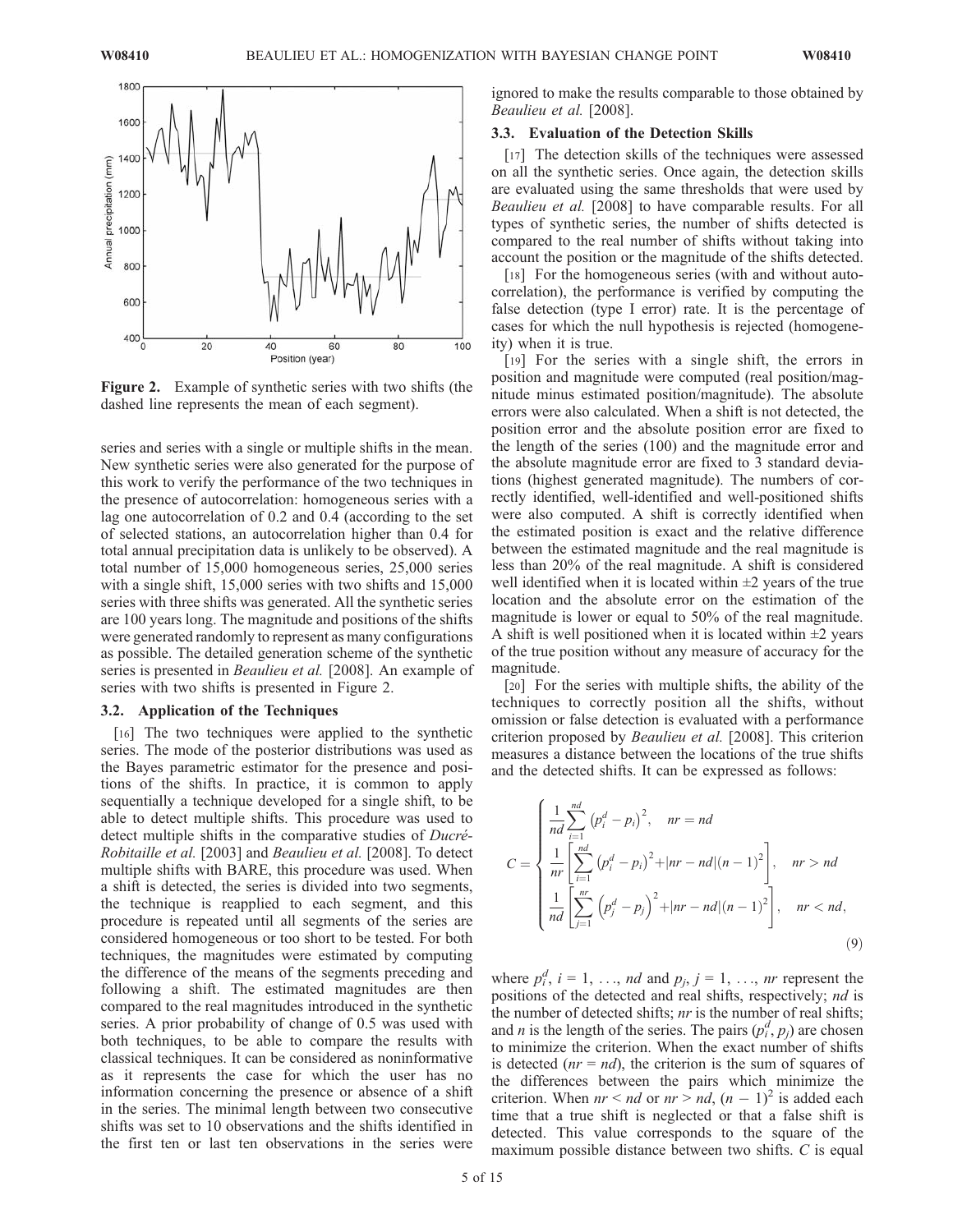

**Figure 3.** Percentage of series for which  $0, 1, \ldots, 5$  shifts were detected by the two techniques when there are zero (homogeneous without autocorrelation), one, two, or three true shifts. BAMS represents the Bayesian technique for multiple shifts of Seidou and Ouarda [2007], and BARE represents the Bayesian technique for a single shift of Seidou et al. [2007].

to zero when all shifts are correctly positioned  $(p_i^d = p_i, i =$  $1, \ldots, nd = nr$ ). When C is close to zero, the detected shifts are located near the true positions  $(p_i^d \ p_i, i = 1, \dots, nd = nr)$ . A high value of C indicates that some shifts in the series are not detected or are wrongly detected  $(nd \neq nr)$ . The performance criterion C was computed for all series with two and three shifts and the overall performance is the mean of the criterion over each set of synthetic series.

[21] The performances of the two techniques are compared with those of the techniques that were found the best to identify each type of synthetic series by Beaulieu et al. [2008]. These techniques are: the Jaruskova's technique [Jaruskova, 1996], the bivariate approach [Maronna and Yohai, 1978; Potter, 1981] and a Bayesian technique [Rasmussen, 2001]. In the remainder of the text, these techniques are named JARU, BIVT and BAYE, respectively.

[22] The criteria used to assess the detection skills were chosen in order to be able to compare the results with those of Beaulieu et al. [2008]. However, from a Bayesian point of view, the use of these criteria could be contested, as the information given by the posterior probability distribution is not used in its full potential. However, to be able to compare Bayesian methods with classical methods, some criteria have to be used. In the comparative studies of homogenization techniques which involved Bayesian and classical techniques [see *Ducré-Robitaille et al.*, 2003; DeGaetano, 2006] similar criteria were used to assess the performance of the different techniques.

#### 4. Results

#### 4.1. Ability to Identify the Exact Number of Shifts

[23] For all synthetic series, the number of shifts detected was compared with the true number of shifts that were

introduced in the series. Figure 3 presents the percentage of series for which 0, 1, ..., 5 shifts were detected for the homogeneous series (0 shift) and the series with 1, 2 and 3 shifts. The position and magnitude of the detected shifts are not the focus here. For the homogeneous series and the series with a single shift, both techniques detected, in a large majority, the exact number of shifts (0 and 1). For the series with two and three shifts, BAMS detected, almost systematically, the exact number of shifts, but BARE detected one shift in most cases.

#### 4.2. False Detection Rates in the Homogeneous Series

[24] Table 1 presents the false detection rates obtained with the two techniques. The best results observed in the work of *Beaulieu et al.* [2008] are also presented in Table 1 for comparison purposes. Both techniques gave a percentage of falsely detected shifts significantly smaller than 5%, the same as for JARU. Figure 4 presents the magnitude and

Table 1. Falsely Detected Shifts in the Homogeneous Series According to the Estimated Magnitude of the Shift

| Magnitude Standard<br>Deviation | BAMS <sup>a</sup> $(\%)$ | BARE <sup>b</sup> $(\% )$ | JARU $^{\circ}$ (%) |  |
|---------------------------------|--------------------------|---------------------------|---------------------|--|
| $0 - 0.25$                      | 1.04                     | 0.18                      | 0.08                |  |
| $0.25 - 0.5$                    | 0.96                     | 0.16                      | 0.46                |  |
| $0.5 - 1$                       | 0.44                     | 0.16                      | 0.64                |  |
| $1 - 2$                         | 0.06                     | 0.00                      | 0.00                |  |
| >2                              | 0.00                     | 0.00                      | 0.00                |  |
| Total                           | $2.50^{\rm d}$           | $0.50^{\rm d}$            | 1.18 <sup>d</sup>   |  |
|                                 |                          |                           |                     |  |

<sup>a</sup>Bayesian technique for multiple shifts [Seidou and Ouarda, 2007].  $B$ Bayesian technique for a single shift [Seidou et al., 2007]. <sup>c</sup>Jaruskova's technique [*Jaruskova*, 1996].

Significantly smaller than the expected percentage of type I error obtained with a classical technique (5% critical level).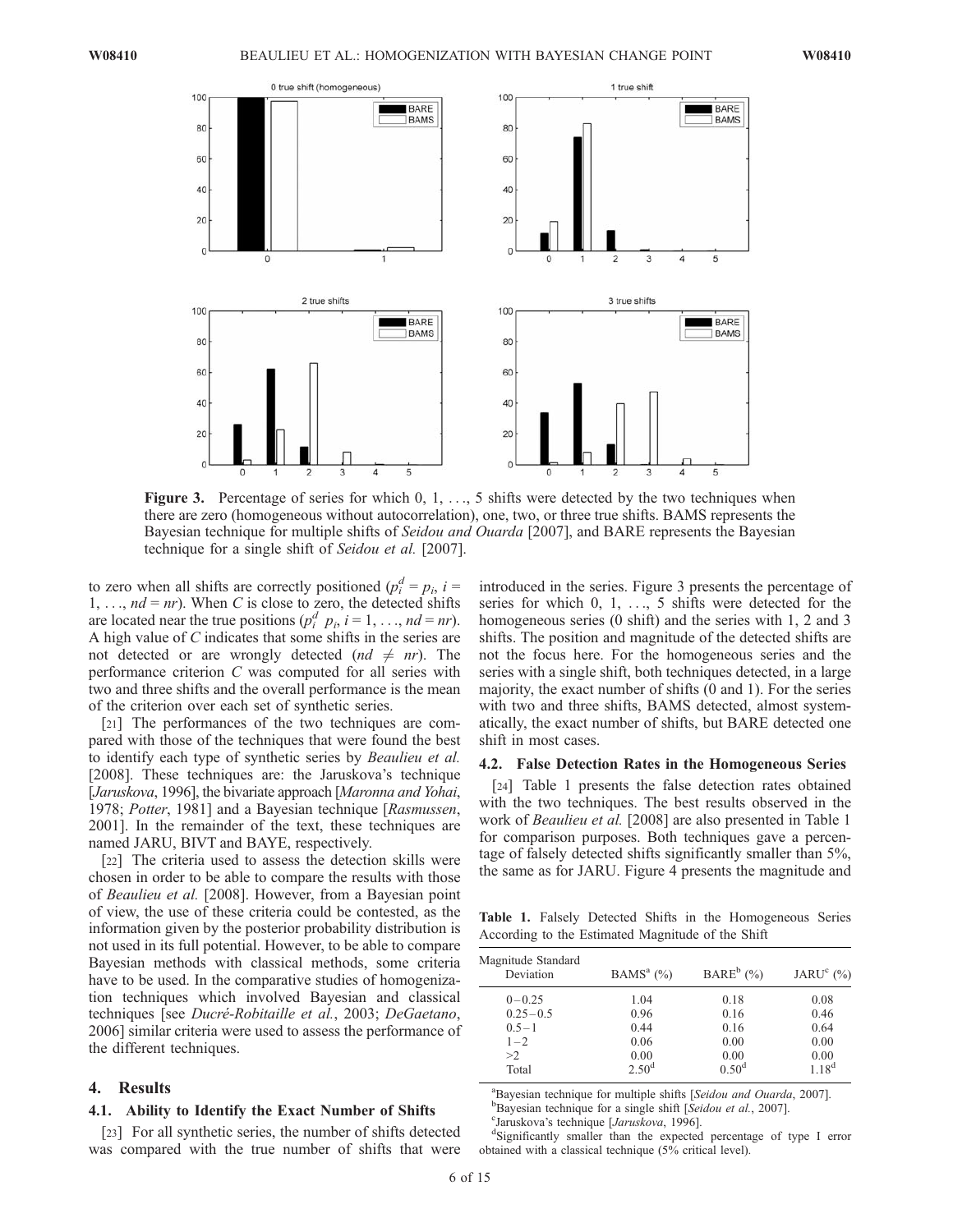

Figure 4. Falsely detected shifts by the two techniques when applied to the homogeneous series: (a) BAMS, the Bayesian technique for multiple shifts of Seidou and Ouarda [2007], and (b) BARE, the Bayesian technique for a single shift of Seidou et al. [2007].

position of the falsely detected shifts on the homogeneous series. It can be seen in Figure 4 that the number of falsely detected shifts tends to increase at the beginning or end of the series as well as their magnitudes. It is also interesting to note that the magnitudes of the falsely detected shifts rarely exceed 1 standard deviation. Figure 5 presents the percentage of falsely detected shifts obtained with the two techniques as a function of the autocorrelation coefficient. It can be seen that the presence of autocorrelation increases the risk of false detection.

#### 4.3. Ability to Identify a Series With a Single Shift

[25] Table 2 presents the descriptive statistics of the absolute errors in position and magnitude for the two techniques. The mean absolute errors in position/magnitude are 12.7/0.4 and 19.2/0.6 for BAMS and BARE, respectively. The results were compared with those obtained by the three techniques (BIVT, JARU and BAYE) that led to the best performances in the work by *Beaulieu et al.* [2008]. The results are also presented in Table 2. The mean absolute errors in position/magnitude obtained with the various techniques were significantly different (Kruskal-Wallis test, 5% critical level). The Conover-Inman procedure was used (5% critical level) to make multiple pairwise comparisons between the mean absolute errors in position/magnitude obtained with the five techniques. The ranking of the absolute errors in position can be expressed as follows:

$$
BAYE BIVT JARU < BAMS < BARE. \tag{10}
$$

The techniques on the left are not significantly different. The same ranking was obtained for the absolute errors in magnitude. The techniques BIVT, JARU and BAYE remain those with the smallest errors. The absolute errors in position and magnitude obtained with BAMS and BARE are significantly different, BAMS having a better performance than BARE. Consequently, the two Bayesian techniques have a good capacity to detect series with a



Figure 5. Falsely detected shifts by the two techniques when applied to the homogeneous series with different autocorrelation coefficients. BAMS represents the Bayesian technique for multiple shifts of Seidou and Ouarda [2007], and BARE represents the Bayesian technique for a single shift of Seidou et al. [2007].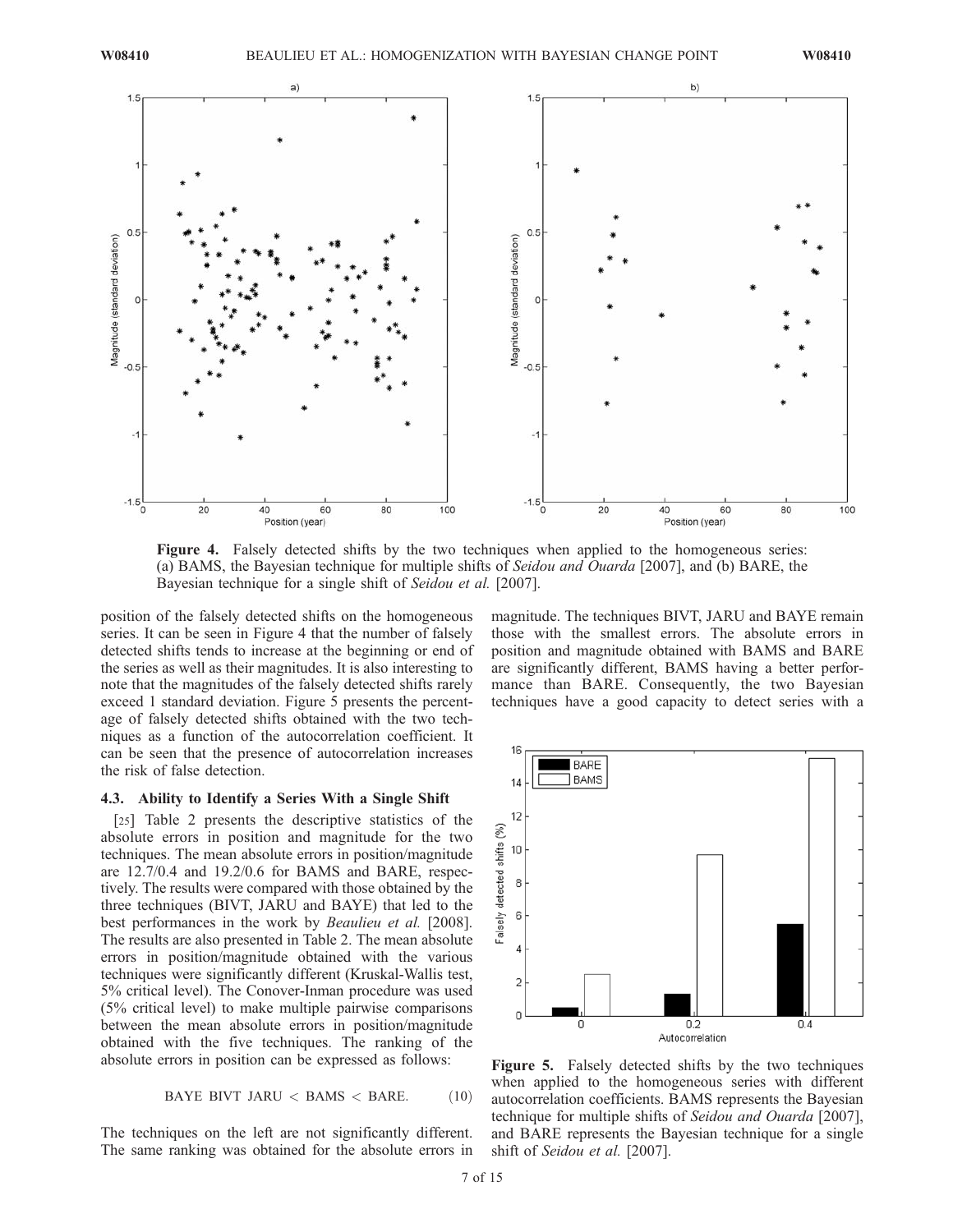| Absolute<br>Error | Statistic          | <b>BAMS</b> <sup>b</sup> | BARE <sup>c</sup> | $BAYE^d$ | BIVT <sup>e</sup> | <b>JARU</b> <sup>f</sup> |
|-------------------|--------------------|--------------------------|-------------------|----------|-------------------|--------------------------|
| Position          | mean               | 12.7                     | 19.2              | 5.2      |                   | 9.2                      |
|                   | median             | $\left($                 |                   | $\theta$ |                   |                          |
|                   | standard deviation | 32.0                     | 38.4              | 19.6     | 24.7              | 27.6                     |
| Magnitude         | mean               | 0.4                      | 0.6               | 0.1      | 0.2               | 0.3                      |
|                   | median             | 0                        |                   | $\theta$ |                   |                          |
|                   | standard deviation | 1.0                      |                   | 0.6      | 0.7               | 0.8                      |

Table 2. Descriptive Statistics of the Absolute Errors in Position and Magnitude Obtained When the Techniques Are Applied to Series With a Single Shift<sup>a</sup>

a The absolute errors in position and magnitude obtained with all techniques differ significantly (Kruskal-Wallis test, 5% critical level).

 $b$ Bayesian technique for multiple shifts [Seidou and Ouarda, 2007].

 ${}^{\rm c}$ Bayesian technique for a single shift [Seidou et al., 2007].

 ${}^{d}$ Bayesian technique for a single shift [Rasmussen, 2001].

<sup>e</sup>Bivariate approach [Maronna and Yohai, 1978; Potter, 1981].

<sup>f</sup>Jaruskova's technique [*Jaruskova*, 1996].

single shift, but some classical techniques perform slightly better. The type II error rates (failure to reject the homogeneity hypothesis when it is false) are 11.5% and 17.1% for BAMS and BARE, respectively.

[26] Table 3 presents the rates of correctly identified, well-identified and well-positioned shifts for the two techniques as well as BAYE, BIVT and JARU. BAMS and BARE do not give the best performances. Nevertheless, the two techniques are able to well position a shift (75% and more). The percentage of well-identified shifts is similar to the percentage of well-positioned shifts. Hence, when the detected shift is well positioned  $(\pm 2)$  years of the true location), the magnitude is well estimated most of the time. However, there is a large gap between the rates of correctly identified shifts and the well-identified or well-positioned shifts (between 23% and 28%). Figure 6 presents the percentages of well-identified shifts for various classes of magnitude and position obtained on series with a single shift. The two techniques have a high percentage of wellidentified shifts when the magnitude is larger than two standard deviations (almost 100%). When the magnitude is less than a standard deviation, the percentage of wellidentified shifts decreased quickly (50% and less). The percentage of well-identified shifts does not seem to be affected by the position of the shift.

#### 4.4. Ability to Identify a Series With Multiple Shifts

[27] Tables 4 and 5 present the descriptive statistics of the positioning criterion  $C$  (equation  $(9)$ ) obtained on the series

with two and three shifts with BAMS and BARE. The results of the techniques that had the best performances in the study of Beaulieu et al. [2008] are also presented. These techniques are: BIVT for the series with two shifts (Table 4) and BAYE for the series with three shifts (Table 5). The most successful techniques are those with the lowest values of the performance criterion. The criteria obtained with the different techniques are significantly different (Kruskal-Wallis test, 5% critical level). Hence, multiple pairwise comparisons were used to rank the results obtained with the different techniques (Conover-Inman procedure, 5% critical level). For the series with two shifts, the multiple pairwise comparison procedure gives

$$
BAMS BIVT < BARE. \tag{11}
$$

The techniques on the left are not significantly different. BAMS led to the smallest criterion and its value is not significantly different from the value obtained with BIVT. For the series with three shifts, the ordering is

$$
BAMS < BAYE < BARE. \tag{12}
$$

BAMS led to the smallest criterion. The positioning criterion obtained with BAMS is significantly smaller than those obtained with all others techniques. It can be concluded that, BAMS is the most performing technique for the series with two and three shifts. In Table 5, the median criterion is very low. It means that in half of the

Table 3. Correctly Identified, Well-Identified, and Well-Positioned Shifts Obtained When the Techniques Are Applied to Series With a Single Shift

| <b>Identification</b><br>of the Shift | $BAMS^a$ (%) | $BARE^b$ (%) | BAYE <sup>c</sup> $(\% )$ | $BIVTd$ (%) | JARU $^{\circ}$ (%) |
|---------------------------------------|--------------|--------------|---------------------------|-------------|---------------------|
| Correctly identified                  | 56.5         | 46.2         | 57.8                      | 62.7        | 63.0                |
| Well identified                       | 79.2         | 74.3         | 83.2                      | 83.9        | 83.4                |
| Well positioned                       | 80.3         | 74.3         | 85.2                      | 84.3        | 83.6                |

<sup>a</sup>Bayesian technique for multiple shifts [Seidou and Ouarda, 2007].

 $b$ Bayesian technique for a single shift [Seidou et al., 2007].

<sup>c</sup>Bayesian technique for a single shift [Rasmussen, 2001].

<sup>d</sup>Bivariate approach [Maronna and Yohai, 1978; Potter, 1981].

<sup>e</sup>Jaruskova's technique [Jaruskova, 1996].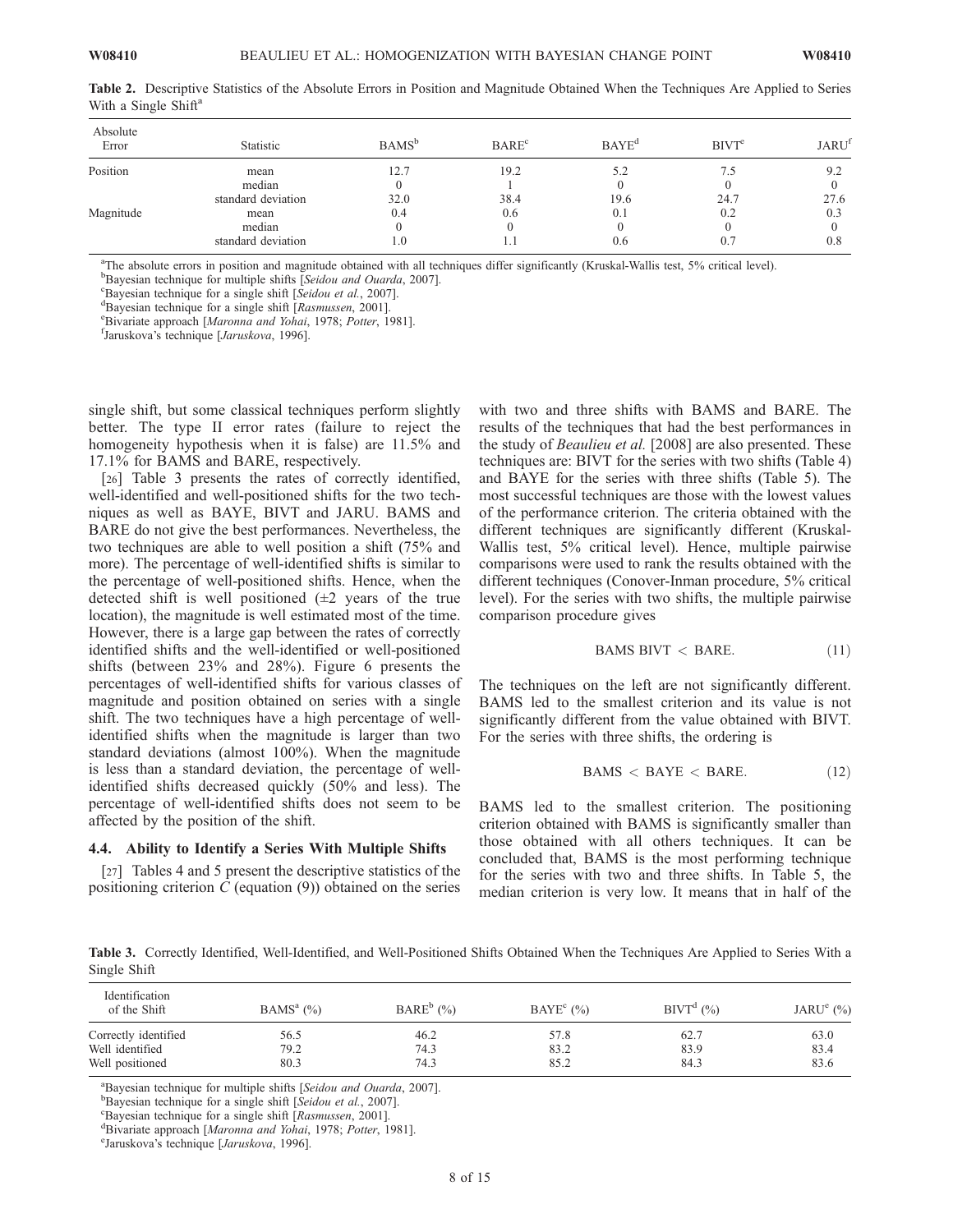

Figure 6. Percentage of well-identified shifts according to their position and magnitude obtained by the two techniques when applied to series with a single shift: (a) BAMS, the Bayesian technique for multiple shifts of Seidou and Ouarda [2007], and (b) BARE, the Bayesian technique for a single shift of Seidou et al. [2007].

series with two shifts, BAMS well positioned all the shifts without detecting nonexistent shifts or omitting real ones. In Table 6, the median criterion is higher. Indeed, the difficulty to identify all the shifts increases with the number of real shifts. The maximum criterion is 9801 and corresponds to the case for which all the real shifts were not detected.

#### 5. Example of Application to Real Data

[28] In this section, an application of BAMS and BARE to detect a shift in the mean of a precipitation series is presented. A comparison is also made with some classical techniques which already proved their efficiency. The purpose of this application was to assess the appropriateness of the methods for practical use.

[29] The total annual precipitation series of Quebec City (station 7016294), Quebec, Canada, was tested for homogeneity. This station was chosen among 35 stations located in southern and central Quebec and nearby areas (Canada) with high-quality data (few missing values, long observation series) that were extracted from Environment Canada's database. The Quebec station was chosen as the base series because of the availability of neighbor series and of metadata (station history) for this station. The metadata are used to identify the cause of an inhomogeneity.

[30] The base station is located at latitude 46.8, longitude  $-71.38$  and at an altitude of 70 m. Two neighbor stations, Shawinigan Falls (7018000) and La Pocatière (7054095), were identified in the set of 35 stations by considering the distance from the base station, the elevation difference, the observation period, the correlations and the correlations computed from the first difference series (Table 6). The two neighbor series are used as explanatory variables in the two regression models (BAMS and BARE), while the dependent variable is the base series. The neighbor series allow searching for a change which occurs only in the base series. When the neighbor series are too far from the base series or have a high elevation difference, the inhomogeneities in the base series may be hidden by the discordance between the series because of the large spatial variability of the precipitation series. The correlations are computed for the period 1944 – 1982, the common observation period for

Table 4. Descriptive Statistics of the Positioning Criterion C Obtained When the Techniques Are Applied to Series With Two Shifts<sup>a</sup>

| Statistic          | BAMS <sup>b</sup> | BARE <sup>c</sup> | BIVT <sup>d</sup> |
|--------------------|-------------------|-------------------|-------------------|
| Mean               | 1702              | 5625              | 1730              |
| Median             |                   | 4901              |                   |
| Standard deviation | 2508              | 2928              | 2789              |
| Minimum            |                   | $\theta$          |                   |
| Maximum            | 9801              | 9801              | 9801              |

<sup>a</sup>The positioning criterion (equation (9)) obtained with all techniques differs significantly (Kruskal-Wallis test, 5% critical level).

<sup>b</sup>Bayesian technique for multiple shifts [Seidou and Ouarda, 2007].

Eayesian technique for a single shift [Seidou et al., 2007].

<sup>d</sup>Bivariate approach [Maronna and Yohai, 1978; Potter, 1981].

Table 5. Descriptive Statistics of the Positioning Criterion C Obtained When the Techniques Are Applied to Series With Three  $Shifts<sup>a</sup>$ 

| Statistic          | BAMS <sup>b</sup> | BARE <sup>c</sup> | $BAYE^d$ |
|--------------------|-------------------|-------------------|----------|
| Mean               | 2056              | 7198              | 2216     |
| Median             | 2453              | 6534              | 2451     |
| Standard deviation | 2210              | 2156              | 2488     |
| Minimum            |                   | $\theta$          |          |
| Maximum            | 9801              | 9801              | 9801     |
|                    |                   |                   |          |

<sup>a</sup>The positioning criterion (equation (9)) obtained with all techniques differs significantly (Kruskal-Wallis test, 5% critical level).

 $B$ Bayesian technique for multiple shifts [Seidou and Ouarda, 2007].  ${}^{\rm c}$ Bayesian technique for a single shift [Seidou et al., 2007].

<sup>d</sup>Bayesian technique for a single shift [Rasmussen, 2001].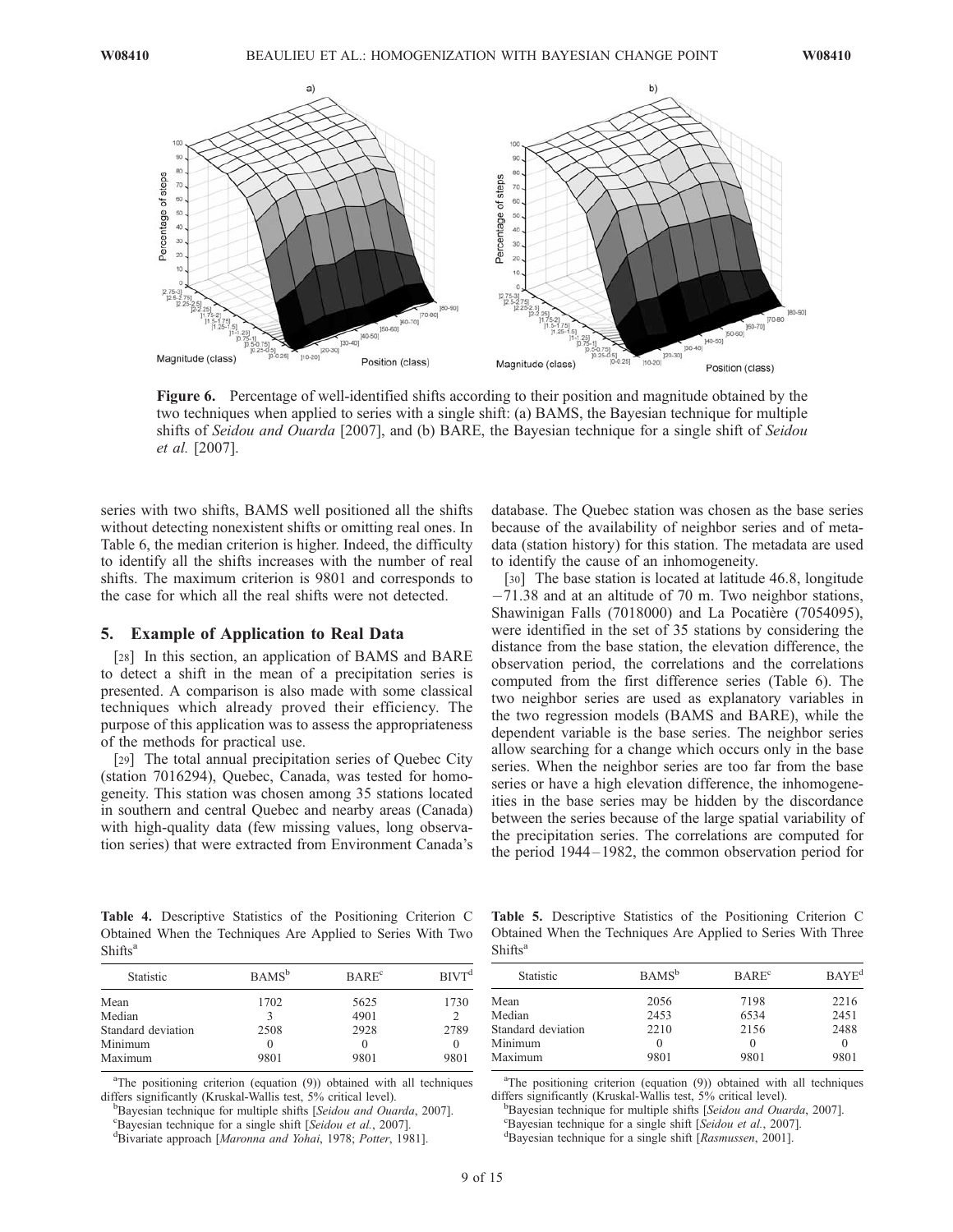Table 6. Distance, Elevation Difference and Correlation Between the Base Series (Quebec City) and the Neighbor Series

| Neighbor<br><b>Series</b>     | <b>Distance</b><br>(km) | Elevation<br>Difference<br>(m) | Correlation | Correlation, First<br>Difference<br>Series |
|-------------------------------|-------------------------|--------------------------------|-------------|--------------------------------------------|
| Shawinigan<br>Falls (7018000) | 105                     | 23                             | 0.72        | 0.89                                       |
| La Pocatière<br>(7054095)     | 119                     | 40                             | 0.53        | 0.88                                       |

all series. The correlations computed from the first difference series are high (0.89 and 0.88), which indicates a strong relationship between the neighbor series and the base series without inhomogeneities. The correlations are lower (0.72 and 0.53); hence the base or the neighbor series may be inhomogeneous. The disagreement between the correlations and the correlations computed from the first difference series is an indicator of the presence of potential inhomogeneities in the base or in the neighbor series [Vincent, 1998]. Figure 7 presents the time series of the base and the two neighbor stations.

[31] BAMS and BARE were applied to the base series with the neighbor series as the explanatory variables. Both techniques assume IID Gaussian time series. All the series seemed normally distributed (Shapiro-Wilks test, 5% critical level). Since annual series were used, the independence can be assumed. However, it must be noted that the presence of a change point can bias the results of the goodness of fit tests. If these tests are rejected when applied to the entire series, it is important to apply them to each

segment of the series after the change point analysis. This issue is discussed by *Perreault et al.* [1999]. As the two techniques are applied along with classical techniques, noninformative priors are necessary to allow a reliable comparison. The prior probability of change was set to 0.5 and the minimal length between two shifts to 10 years. The posterior probability distributions for the number of shifts and for the positions of the shifts given the number of shifts are presented in Figure 8. By using the mode as the Bayes estimator, a single change point is detected with both techniques. Given the presence of a single change point, the change is detected in 1959 with BAMS. With BARE, the change is detected in 1956.

[32] The posterior distributions of the date of change obtained by the two techniques are bimodal; they both have two peaks in 1956 and 1959. The two detected shifts are in the same neighborhood. The two techniques could have detected the same shift at 3 years' interval. The presence of two shifts in the series is also possible, but only one is detected because of their proximity. When two change points are too close in a time series, several homogenization techniques may detect only one shift, which is in fact a blend of the two change points [Menne and Williams, 2005]. If they have different magnitudes, the larger shift could obliterate the smaller one. This is emphasized if the magnitudes of the shifts have the same signs. Consecutive shifts having the same signs are more difficult to detect than successive shifts with alternate signs [Beaulieu et al., 2008].

[33] For comparison purposes, classical techniques that were found efficient in previous work [Beaulieu et al., 2008] were also applied at a 5% critical level: BIVT, JARU and SNHT; the standard normal homogeneity test



Figure 7. Total annual precipitation of the base station and the two neighbor stations: (a) Quebec city (base), (b) Shawinigan Falls (neighbor), and (c) La Pocatière (neighbor).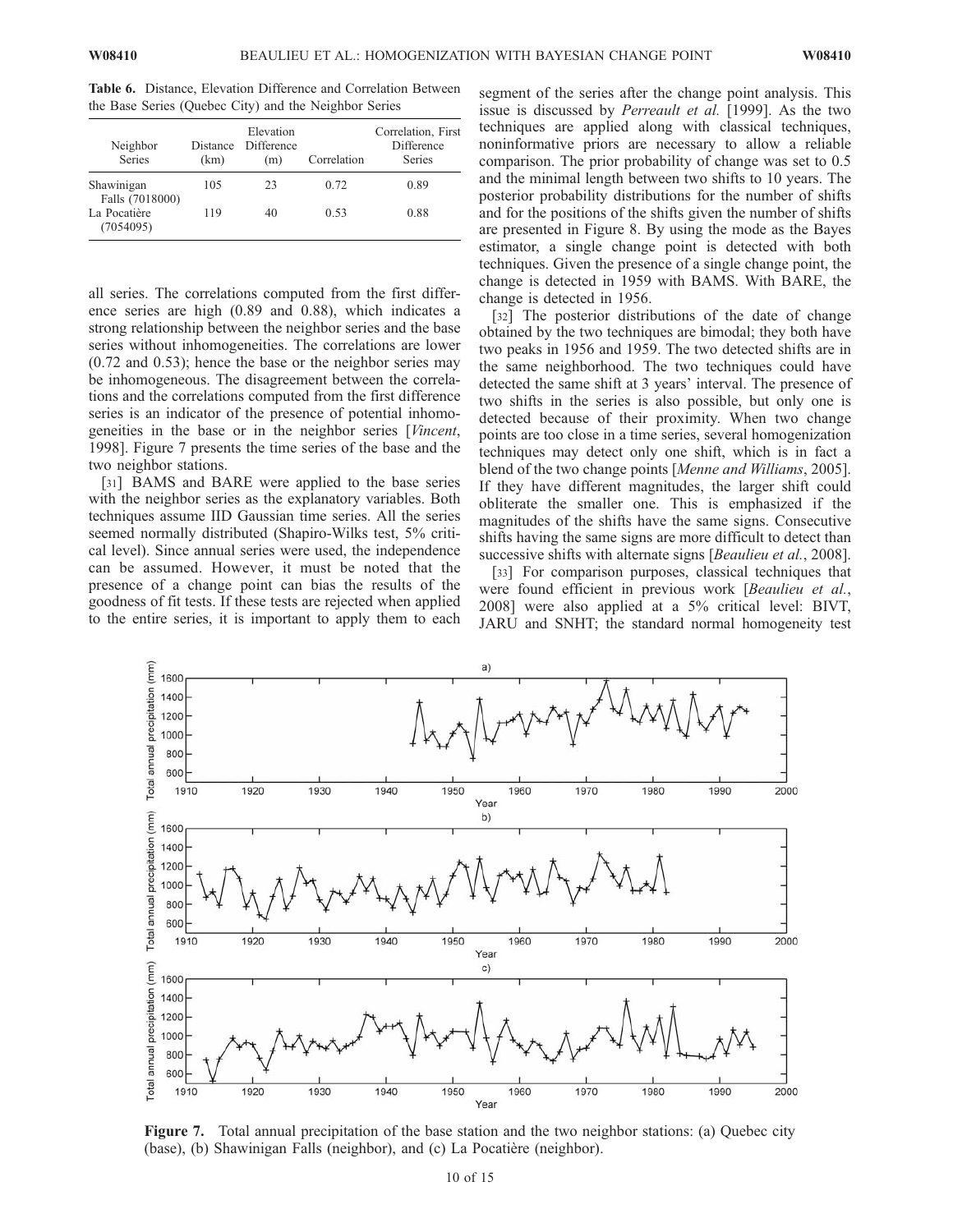

Figure 8. Posterior probability distributions for (left) the number of shifts and (right) the position of the shift obtained with the techniques (a) BAMS, the Bayesian technique for multiple shifts of Seidou and Ouarda [2007], and (b) BARE, the Bayesian technique for a single shift of Seidou et al. [2007].

[Alexandersson, 1986]. All these techniques also detected a single shift in 1959.

[34] The metadata was investigated to identify the cause of the detected shifts. There is no information about a potential cause of change for the years 1955 – 1956, but it is indicated that the Quebec station was relocated around 1958, with a change in its elevation. For precipitation series, a small change in the instrument height can induce a large shift in the observed amount of precipitation [Heino, 1997]. Hence, this relocation could be the cause of the detected shifts. The metadata could have been used to build the prior distribution. As changes are documented in the metadata, a higher prior probability of change could have been used. In this case, it would not affect the results and the shift would remain detected. However, shifts having a smaller magnitude could be more easily detected using an informative prior distribution. The metadata could also be used to set the minimum length between two segments as the minimum length between two documented changes.

#### 6. Discussion, Conclusions, and Future Work

[35] This work aimed to verify the capacity of the two Bayesian techniques to discriminate homogeneous and inhomogeneous series. This was verified by applying the two techniques to several sets of synthetic series representing the typical total annual precipitation of the southern and central regions of the province of Quebec (Canada) and nearby areas. The synthetic series were also used in a previous comparative study aiming to identify the most appropriate techniques to homogenize precipitation series. The use of the same synthetic series allowed the comparison of the two Bayesian techniques with other techniques that were found to be the most suitable in the previous work.

The performance observed with the two techniques is summarized here.

[36] First, a weak percentage of false detection is very important in the homogeneous series. The two techniques presented in this work gave false detection rates smaller than 5%, which is the usual critical level used with classical techniques. Furthermore, the magnitudes of the falsely detected shifts rarely exceed 1 standard deviation (Table 1). Hence, the probability to introduce large artificial shifts is very low.

[37] Second, the techniques should be able to identify a single shift in a series. The percentages of positioned shifts were around 80% (BAMS) and 74% (BARE) for the series with a single shift (Table 3). The large shifts (magnitudes of 2 standard deviations and more) were well identified most of the time (Figure 5). The probability to identify a shift with a small magnitude is lower. The absolute errors in position and magnitude obtained from each technique were also studied (Table 2). In the comparative study of Beaulieu et al. [2008], some techniques had mean absolute errors in position and magnitude smaller than the two Bayesian techniques. The two techniques have shown to be efficient for the detection of series with a single shift, but some techniques are more powerful (BAYE, BIVT and JARU).

[38] Third, the techniques should be able to detect multiple shifts in a series, without omission or false detection. BARE seems disadvantaged in the presence of multiple shifts and BAMS gave the best performance. In the series with two and three shifts, BAMS gave the smaller criteria (Tables 4 and 5). Even though the mean criterion obtained with BAMS was the smallest for the series with two shifts, it was not significantly different from BIVT, the technique that was identified as the best in this case by Beaulieu et al. [2008]. For the series with three shifts (Table 5), BAMS was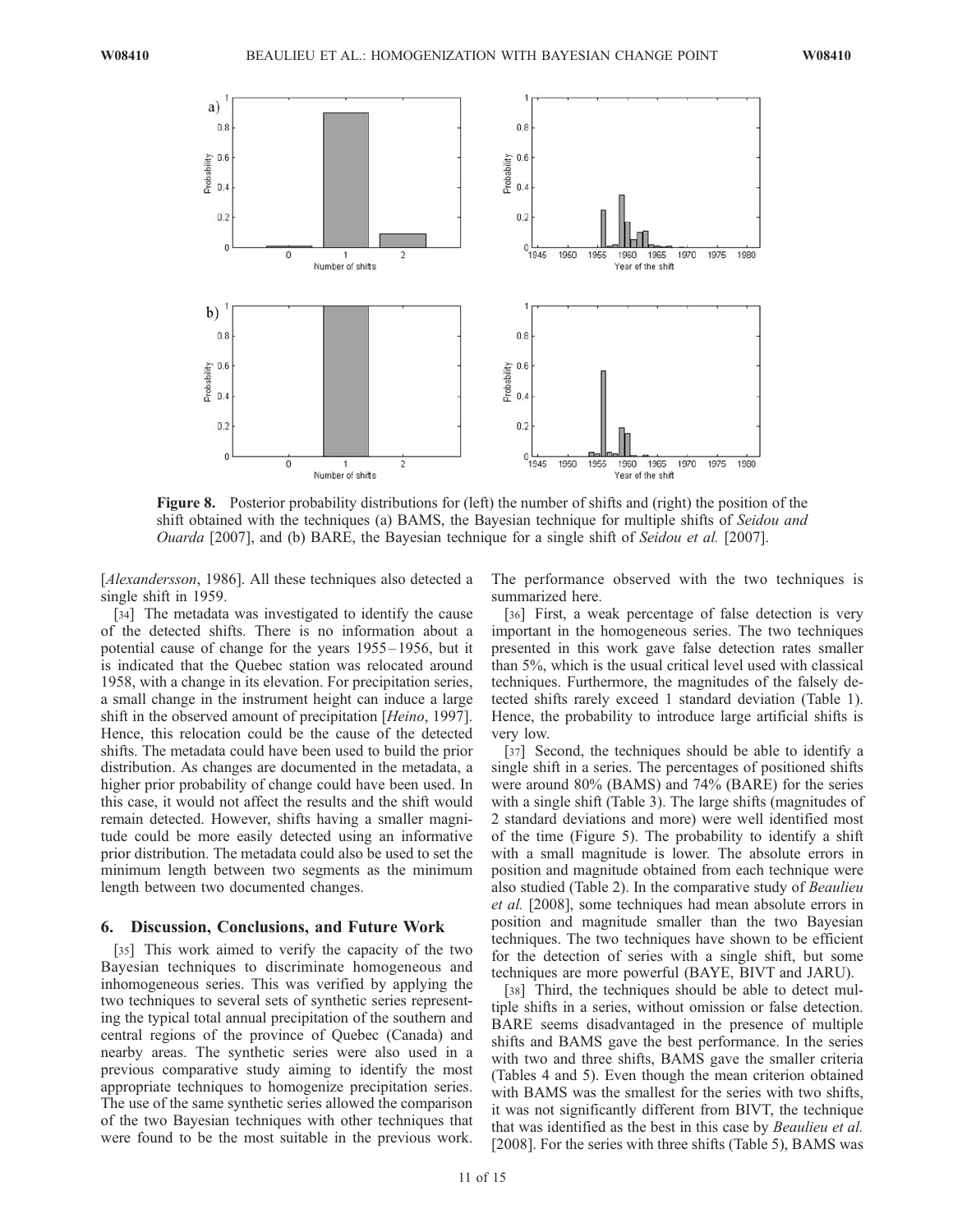better than the best technique (BAYE) presented by Beaulieu et al. [2008] for the same case.

[39] Finally, the number of shifts detected with the two techniques versus the number of true shifts was analyzed. For all synthetic series, BAMS often detected the exact number of shifts. BARE generally detected the exact number of shifts in homogeneous series and in the series with a single shift. However, in the series with two and three shifts, BARE detected a single shift in the majority of the cases (Figure 3).

[40] An example of application to a real data set was included to illustrate the homogenization procedures and to compare the two approaches to other performing techniques. The two Bayesian techniques were applied using noninformative priors for the real example as well as for the synthetic series to have results comparable to those obtained with classical methods. In homogenization, the metadata, some data not used in the analysis (the beginning or end of the record) and regional information can be incorporated in the prior distribution to give information about the parameters and to reduce the uncertainty. The metadata can indicate the position of a potential shift as well as its associated incertitude. Usually, the metadata is used to validate and identify the cause of an inhomogeneity, as it was done in the application presented in the present work (section 5). The use of metadata in the choice of the prior distribution is possible with Bayesian techniques and could improve their performances. For example, if some modifications are documented, the prior probability for a change could be set higher and if no shifts are documented, the prior probability for a change could be set lower. The minimum distance between two consecutive shifts could be set as the minimum length between two documented changes in the metadata. It can be expected that the shifts having a small magnitude will be more easily detected with informative prior distributions.

[41] The main advantage of BAMS is the simultaneous detection of several shifts. Most homogenization techniques were developed to detect at most one change point and are applied iteratively to detect multiple shifts. It was shown that it is advantageous to use a technique which allows the simultaneous detection of several shifts, such as BAMS, as it leads to best performances in this case. Furthermore, this technique does not require a large number of neighbor series to perform properly (in opposition to the technique developed by, e.g., Caussinus and Mestre [2004]). Another advantage of this technique is that it allows the detection of different types of inhomogeneities. It was tested for the detection of one or multiple shifts in the mean, but trends and shifts in the variance can also be detected with this technique. Future work should focus on this subject.

[42] These two techniques were applied with neighbor series to be able to compare the results with those obtained with classical methods. An important benefit of the two techniques is that it is also possible to apply them without neighbor stations. Most homogenization techniques require the presence of homogeneous neighboring series to represent the regional climate. The use of a neighbor series that is inhomogeneous, could alter the detection and correction of a shift. This issue is discussed by Menne and Williams [2005] with simulated series and by *Reeves et al.* [2007] with an example of application to real data series.

[43] A limitation of the two techniques, as well as most other homogenization techniques, is that they require data to be normally distributed. For the synthetic series and the case study, this hypothesis was not problematic, as the normality was respected. For the total annual precipitation series, the normality assumption is reasonable. For monthly or daily precipitation series, the normality hypothesis is less realistic [*Wilks*, 2006]. The normality assumption can be contested for several types of climatic series. Nevertheless, a Box-Cox transformation  $[Box \ and \ Cox, 1964]$  can be used to normalize the data. The robustness of the two techniques to other distributions was not verified in the present work and no existing work has been done in this direction. The independence hypothesis is also made with these two techniques. Once again, with a smaller time scale, this assumption may be less realistic. It was shown that the two techniques tend to detect more false shifts in the presence of autocorrelation (Figure 5). These techniques could be extended to accommodate series with autocorrelation with an approach similar to the one used by *Lund et al.* [2007]. The extension of the two techniques to less restrictive models is highly desirable.

[44] *Wang et al.* [2007] showed that the false detection rates and the probabilities of detection according to the shift positions generally have a U shape. For the false detection rates, it can be seen in Figure 4 that the two techniques tend to detect more false shifts at the beginning or the end of the series. The magnitudes of the falsely detected shifts tend also to increase at the extremities of the series. However, the power of detection seems mainly affected by the magnitude of the shift, and slightly affected by the position of the shift (Figure 6). Wang et al. [2007] proposed a penalized statistic to correct the U shape problem for a classic homogenization technique. With this penalized statistic, the false detection probabilities are the same for all positions in a homogeneous series and the confidence levels are the same for all positions of the detected change points [Wang et al., 2007]. This issue was not addressed in the present work, but should be the subject of a future study.

[45] These two techniques were applied under the specific conditions of the province of Quebec, Canada, and nearby areas. The results of this work may only be valid under these conditions. The same techniques could lead to different performances on series with a different length, more than three shifts, other shift magnitudes, a different distribution, a different autocorrelation structure and/or different correlations with neighbor series. However, these techniques will be useful to detect a single (BARE) or multiple shifts (BAMS) in precipitation series similar to the synthetic series generated. They can also be used with other climatic variables (e.g., temperature), with hydrological variables (e.g., streamflow) or more generally, to solve different change point problems which can be expressed in a multiple linear regression form as long as the hypotheses of the linear regression are respected.

# Appendix A: Detailed Presentation of BAMS

[46] Let  $\mathbf{y} = (y_1, y_2, \dots, y_n)^T$  be the sample, *n* the sample size, *m* the number of change points,  $\tau_0 = 0, \tau_1, \ldots,$  $\tau_m$ ,  $\tau_{m+1}$  = n the positions of the change points and  $y_{i:i}$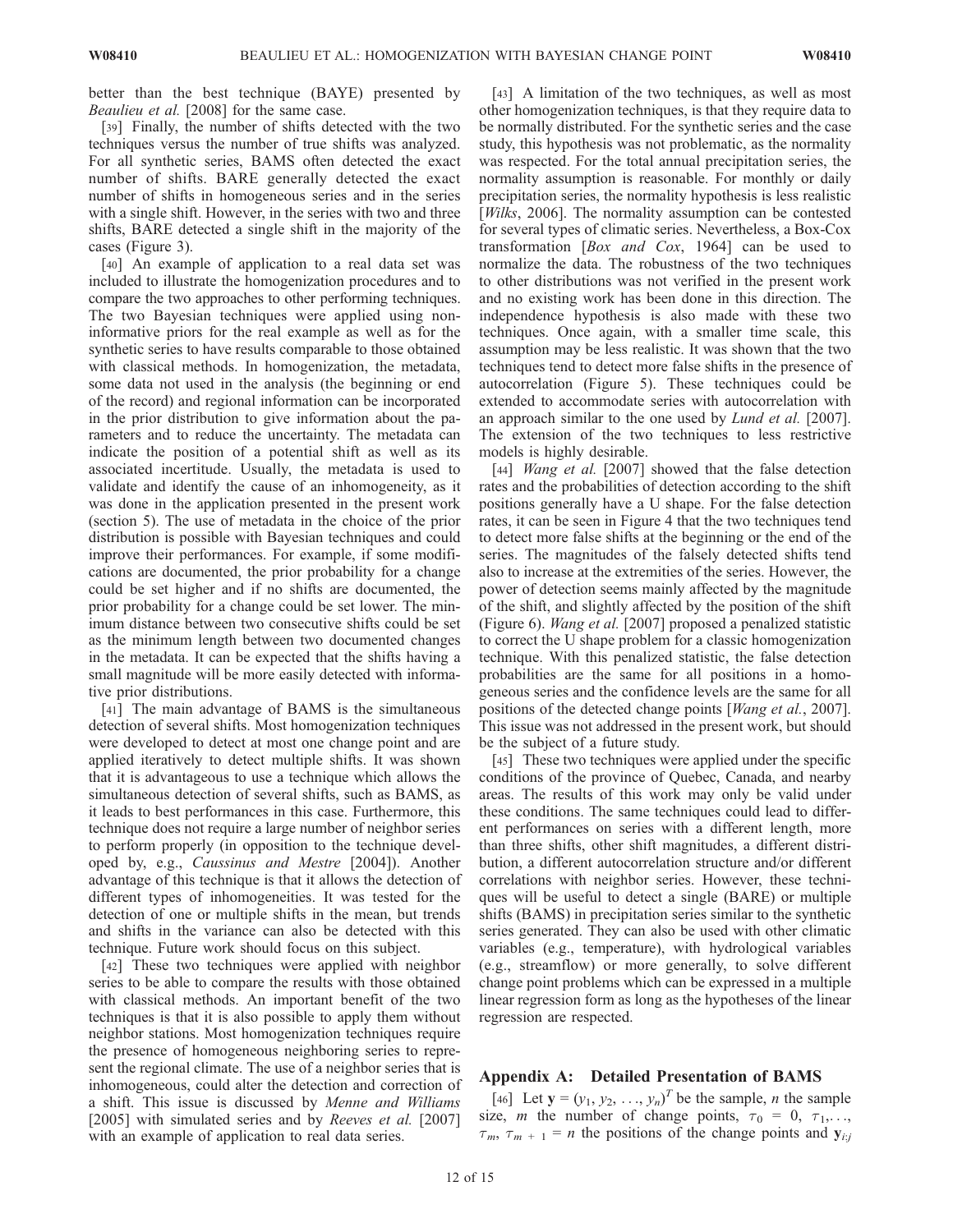the observations from time  $i$  to time  $j$ . The superscript  $T$ indicates the transpose. We also denote  $g(.)$  the probability distribution of the time interval between consecutive change points and  $g_0(.)$  the probability distribution of the first change point. The *j*th segment is then  $y_{(\tau_{i-1}+1):\tau_i}$  with parameter  $\Phi_i$ . The posterior probabilities of the change points positions were derived by Fearnhead [2006]:

$$
\begin{cases}\n\Pr(\tau_1|\mathbf{y}_{1:n}) = P(1,\tau_1)Q(\tau_1+1)g_0(\tau_1)/Q(1) \\
\Pr(\tau_j|\tau_{j-1},\mathbf{y}_{1:n}) = P(\tau_{j-1}+1,\tau_1)Q(\tau_j+1)g(\tau_j-\tau_{j-1})/Q(\tau_{j-1}+1),\n\end{cases} (A1)
$$

where  $P(t, s)$ ,  $s \geq t$  is the probability that t and s (representing the lower and upper limits of a given segment) are in the same segment and

$$
P(t,s) = \Pr(\mathbf{y}_{t:s}; t, s \text{ in the same segment})
$$
  
= 
$$
\int \prod_{i=t}^{s} f(y_i | \Phi) \pi(\Phi) d\Phi
$$
 (A2)

and  $Q(t)$  is the likelihood of the segment  $y_{t:n}$  given a change point at  $t - 1$ .  $Q(t)$   $t = 1,...,n$  and  $P(t, s)$ ,  $s \geq t$  are linked by these recursive equations:

$$
\begin{cases}\nQ(1) = \sum_{s=1}^{n-1} P(1,s)Q(s+1)g_0(s) + P(1,n)(1 - G_0(n-1)) \\
Q(t) = \sum_{s=1}^{n-1} P(t,s)Q(s+1)g_0(s+1-t) + P(t,n)(1 - G(n-t)),\n\end{cases} (A3)
$$

where  $G(t) = \sum_{r=1}^{t}$  $\frac{i=1}{1}$  $g(i)$  and  $G_0(t) = \sum_{i=1}^{t}$  $\frac{i-1}{2}$  $g_0(i)$ . It is assumed that the observations are independent conditional on the change points and parameter values. The position of the change point is inferred on the basis of the coherence  $P(t, s)$  of all segments  $[t, s]$ , where t varies from 1 to n and s varies from t to n.

[47] The procedure was adapted by Seidou and Ouarda [2007] to multiple linear regression. The response variable is noted by  $y_j$  ( $j = 1, \ldots, n$ ), or  $y_{nx1}$  in vectorial form, while  $x_{ij}(i = 1, \ldots, d^*; j = 1, \ldots, n)$  represents the jth observation of the *i*th explanatory variable  $(X_{d^*x_n}$  in matrix form). There are *n* observations and  $d^*$  explanatory variables. The relationship between the response variable and the explanatory variables is

$$
y_j = \sum_{i=1}^{d^*} \theta_i x_{ij} + \varepsilon_j, \quad j = 1, ..., n.
$$
 (A4)

The response variable is normally distributed  $N(\sum)$  $\sum^{d^*} \theta_i x_{ij}, \sigma^2$ ). Given the parameter vector  $\boldsymbol{\Phi} = [\theta_1, \ \theta_2, \dots, \theta_{d^*}, \ \sigma]$ , the

density of the response variable is

$$
f(y_i|\mathbf{\Phi}) = (2\pi\sigma^2)^{-1/2} \exp\left(-\frac{\left(y_i - \sum_{j=1}^{d^*} \theta_j x_{ij}\right)^2}{2\sigma^2}\right).
$$
 (A5)

Following Rasmussen [2001],

$$
Pr(\mathbf{y}_{t:s}|\boldsymbol{\Phi}) = \prod_{i=t}^{s} f(y_i|\boldsymbol{\Phi}) = (2\pi\sigma^2)^{-(s-t+1)/2}
$$

$$
\cdot \exp\left[-\frac{(\mathbf{y}_{t:s} - \mathbf{X}_{t:s}\boldsymbol{\theta})^T(\mathbf{y}_{t:s} - \mathbf{X}_{t:s}\boldsymbol{\theta})}{2\sigma^2}\right].
$$
 (A6)

From equations (A3) and (A6),

$$
P(t,s) = \Pr(\mathbf{y}_{ts}; t, s \text{ in the same segment}) = \int \prod_{i=t}^{s} f(y_i | \mathbf{\Phi}) \pi(\mathbf{\Phi}) d\mathbf{\Phi}
$$

$$
= \int (2\pi\sigma^2)^{-(s-t+1)/2}
$$

$$
\cdot \exp \left[ -\frac{(\mathbf{y}_{ts} - \mathbf{X}_{ts}\boldsymbol{\theta})^T (\mathbf{y}_{ts} - \mathbf{X}_{ts}\boldsymbol{\theta})}{2\sigma^2} \right] \pi(\mathbf{\Phi}) d\mathbf{\Phi}, \tag{A7}
$$

where  $P(t, s)$  is the posterior probability that t and  $s(s \geq t)$ are in the same segment. The prior probability distribution for the position of the change is uniform, given the preceding change point:

$$
\pi(\tau_{i+1}|\tau_i) = \frac{1-p}{n-\tau_i},\tag{A8}
$$

where  $p$  represents the prior probability for no change. Uniform priors are assumed for  $\theta$ . Therefore, the prior distribution of  $\Phi$  depends only on  $\sigma$  ( $\pi(\Phi) = \pi(\theta_1, \ldots, \theta_{d^*}, \sigma) \propto$  $\pi(\sigma)$ ). It is assumed that the prior distribution of  $\Phi$  has this particular form:

$$
\pi(\Phi) = \pi(\sigma) = p(\sigma|a,c) = \frac{\sigma^{-a} \exp\left(-\frac{c}{2\sigma^2}\right)}{2^{\frac{a-3}{2}}c^{-\frac{a-1}{2}}\Gamma\left(\frac{a-1}{2}\right)}, a > 1, c > 0,
$$
\n(A9)

where *a* and *c* are the hyperparameters and  $\Gamma$  represents the Gamma function. This prior was used instead of the inverted gamma distribution, which is the standard prior for Bayesian linear models, because it allows to obtain an analytic form for  $P(t, s)$ . The analytic expression of  $P(t, s)$  is obtained after substituting equation (A8) in equation (A7) and integrating out  $\sigma$  and  $\theta$  in equation (A7):

$$
P(t,s) = 2^{\frac{d^*}{2}} \pi^{\frac{d^* - t + s - 1}{2}} \frac{\left(\varepsilon_{s:t}^T \varepsilon_{s:t} + c\right)^{-\frac{(t - s + a)}{2}} \Gamma\left(\frac{t - s + a}{2}\right)}{c^{-\frac{(a - 1)}{2}} \left|\mathbf{X}_{s:t}^T \mathbf{X}_{s:t}\right|^{1/2}} \frac{\Gamma\left(\frac{t - s + a}{2}\right)}{\Gamma\left(\frac{a - 1}{2}\right)}, \quad \text{(A10)}
$$

where  $\varepsilon_{t:s}$  is a part of the vector of random errors between t and s and  $X_{t:s}$  represents the rows between t and s of the explanatory variables.

[48] To infer on the positions of change points, a set of M possible scatter schemes ( $E = \{S_k, k = 1 : M\}$ ) of the change points on the segment using the posterior probability mass of the first change point, and the conditional probability mass of subsequent change points was simulated. The set of scatter schemes is represented by  $E$ . Indeed,  $M$  should be large enough to obtain a reliable distribution for the positions of the change points. The kth element of  $E$ ,  $S_k$ , is a set of  $\tilde{m}_k$  change points  $S_k = \{\tilde{t}_1^k, \tilde{t}_2^k, \dots, \tilde{t}_{\tilde{m}_k}^k\}$ . An efficient simulation algorithm for  $E$  is given by Fearnhead [2006]: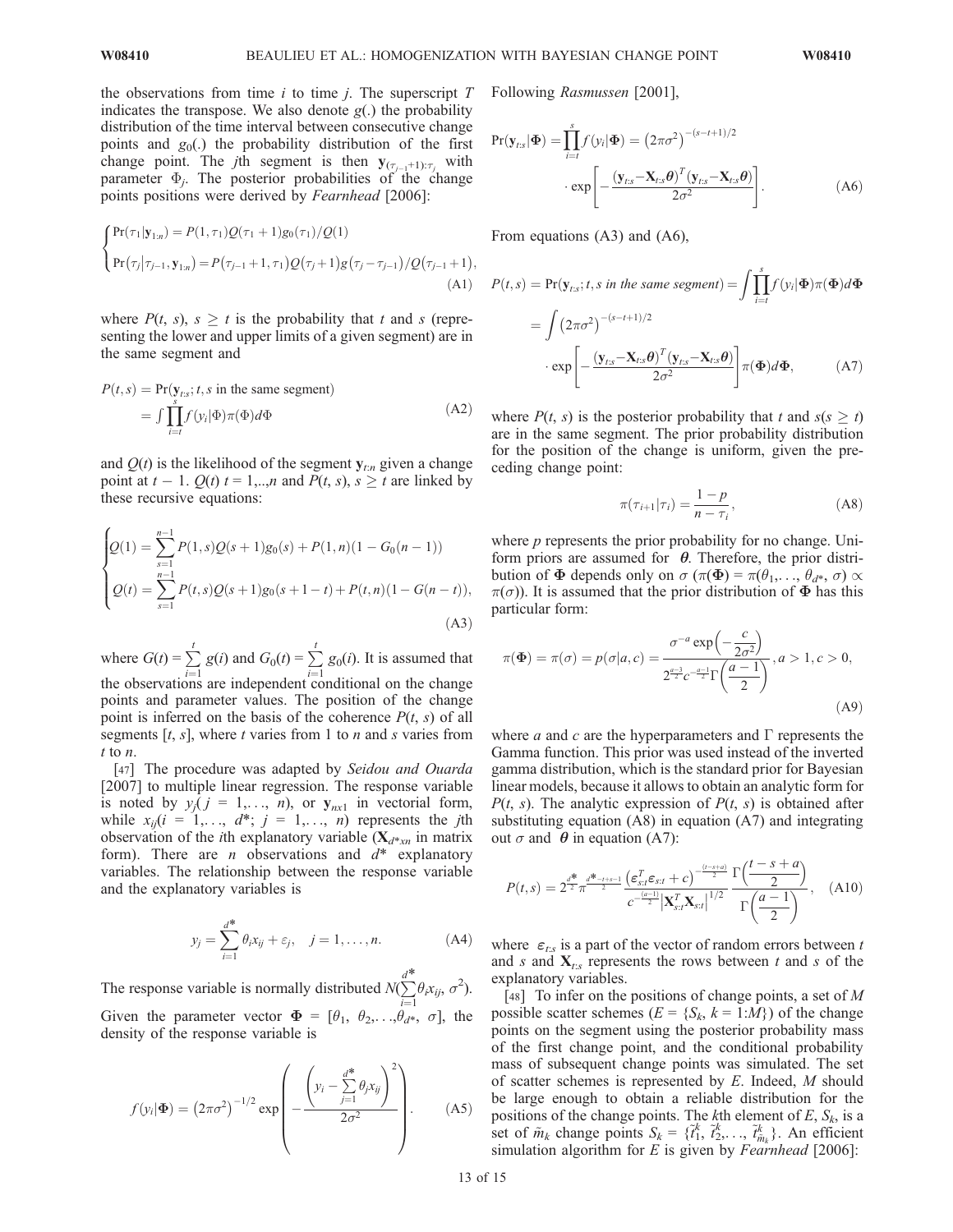[49] 1. For a sample of size  $M$ , initiate  $M$  samples with a change point at  $t = 0$ .

[50] 2. For  $t = 0, \ldots, n - 2$ , repeat the following steps.

[51] Compute the number  $n_t$  of samples for which the last change point was at time  $t$ ;

[52] If  $n_t > 0$ , compute  $Pr(\tau | \tau_{i-1} = t, y_{1:n});$ 

[53] Sample  $n_t$  times from  $Pr(\tau|\tau_{j-1} = t, y_{1:n})$  and use the values to update the  $n_t$  samples of change points which have a change point at time  $t$ ;

[54] This algorithm is very efficient since  $Pr(\tau|\tau_{i-1} = t$ ,  $y_{1:n}$ ) has to be computed only one time regardless of the number of samples required from it. Inference on the number and positions of the change points is readily carried out using the M samples. For instance, the probability of having i change points is approximated by

$$
Pr(m = i) \approx card({k|card(S_k) = i})/M.
$$
 (A11)

The posterior probability of having the kth change point at position  $t$  given  $m$  change points can be approximated by

$$
\Pr(\tau_i = t | m) \approx \frac{card(\{k | (card(S_k) = m) \& (\tilde{t}_i^k = t) \})}{card(\{k | card(S) = m \})}, \quad (A12)
$$

where  $card(S)$  stands for the number of elements of the set S. The estimators of the number and positions of change points are the modes of their posterior distributions.

## Notation

- $\beta_1^*$  regression parameters before the change point (BARE).
- $\beta_2^*$  regression parameters after the change point (BARE).
- $\beta_0$  component of the vector of regression parameters that is constant before and after the change point (BARE).
- $\beta_1$  component of the vector of regression parameters that changes to  $\beta_2$  after the change point (BARE).
- $\beta_2$  component of the vector of regression parameters that replaces  $\beta_1$  after the change point (BARE).
- $\Gamma$  Gamma function.
- $\epsilon$  vector of random errors in the linear regression equation (BAMS).
- $\varepsilon_{\text{t:s}}$  part of the vector of random errors between s and t (BAMS).
- $\theta$  vector of regression parameters (BAMS).
- $\theta_{t}^{(p)}$ vector of regression parameters at time  $t$  given  $p$ (BARE).
- $v_t$  vector of residuals of the linear regression (BARE).
- $\pi$  ( $\Phi$ ) prior of  $\Phi$  (BAMS).<br>  $\sigma^2$  variance (BAMS)
- variance (BAMS).
- $\Sigma_{\rm v}$  variance-covariance matrix (BARE).
- $\tau_k$  position of the kth change point (BAMS).<br>  $\Phi$  vector of parameters of the linear res
- vector of parameters of the linear regression equation (BAMS).
- a parameter of the prior distribution of  $\Phi$  (BAMS).
- c parameter of the prior distribution of  $\Phi$  (BAMS).
- C positioning criterion.
- $d^*$  number of explanatory variables (including the intercept if any).
- $d_0^*$ number of explanatory variables for which the regression coefficients are constant before and after the change (BARE).
- $d_1^*$ number of explanatory variables for which the regression coefficients change (BARE).
- $E$  set of generated scatter schemes (BAMS).
- $f(y_i|\Phi)$  conditional distribution of y given  $\Phi$  (BAMS).<br>  $g(t)$  probability distribution of the time interval
	- probability distribution of the time interval between consecutive change points (BAMS).
	- $g_0(t)$  probability distribution of the first change point (BAMS).
		- $k$  number of generated scatter schemes (BAMS).
		- M number of scatter schemes to generate with the posterior distributions of the positions of change points (BAMS).
		- $m<sub>u</sub>$  number of changes in the *uth* generated series (BAMS).
		- $\stackrel{\frown}{m}$ estimate of the number of changes in the  $u$ th generated series (BAMS).
		- $\tilde{m}_k$  number of changes in the kth generated scatter scheme during the simulation of the change points. n number of observations.
		- N Normal distribution.
		- nd number of shifts detected in the series.
		- nr number of true shifts in the series.
		- $p$  position of the change point (BARE).
		- $p_i$  positions of the true shifts  $(i = 1, \ldots, nr)$ .
		- $p_i^d$ positions of the detected shifts ( $i = 1, \ldots, nd$ ).
- $P(t, s)$  probability that t and s are in the same segment  $s \ge t$ (BAMS).
	- $Q(t)$  likelihood of the segment Y<sub>t:n</sub> given a change point at  $t - 1$  (BAMS).
		- r number of response variables (BARE).
		- $S_k$  kth scatter scheme generated with the posterior distributions of the positions of change points (BAMS).
		-
		- t time.<br> $\tilde{t}_i^k$  estimate of the *i*th change in the *k*th generated scatter scheme (BAMS).
		- $t_i^k$  $i$ th change in the  $k$ th generated scatter scheme (BAMS).
		- u number of the generated series  ${Y}_u$  in the validation procedure (BAMS).
		- X matrix of explanatory variables (BAMS).
		- $X_t$  th row of the matrix of explanatory variables (BARE).
	- $X_{t:s}$  rows t to s of the matrix of explanatory variables (BAMS).
		- Y vector of the response variable (BAMS).
	- $Y_t$  th row of the vector of the response variable (BARE).
	- $Y_{t:s}$  rows t to s of the vector of the response variable (BAMS).
- ${Y}_u$  uth generated series in the validation procedure (BAMS).

[55] Acknowledgments. The authors wish to thank the Fonds Québe´cois de Recherche sur la Nature et les Technologies, the National Sciences and Engineering Research Council of Canada (NSERC), the OURANOS Consortium, and the Canada Research Chair Program for funding this research. The authors would also like to thank L. Vincent of the Meteorological Service of Canada for providing the metadata and G. Boulet of Environment Quebec and A. Yagouti of Transport Canada for their helpful comments. Finally, the authors thank the Associate Editor and three anonymous reviewers for their valuable comments and suggestions.